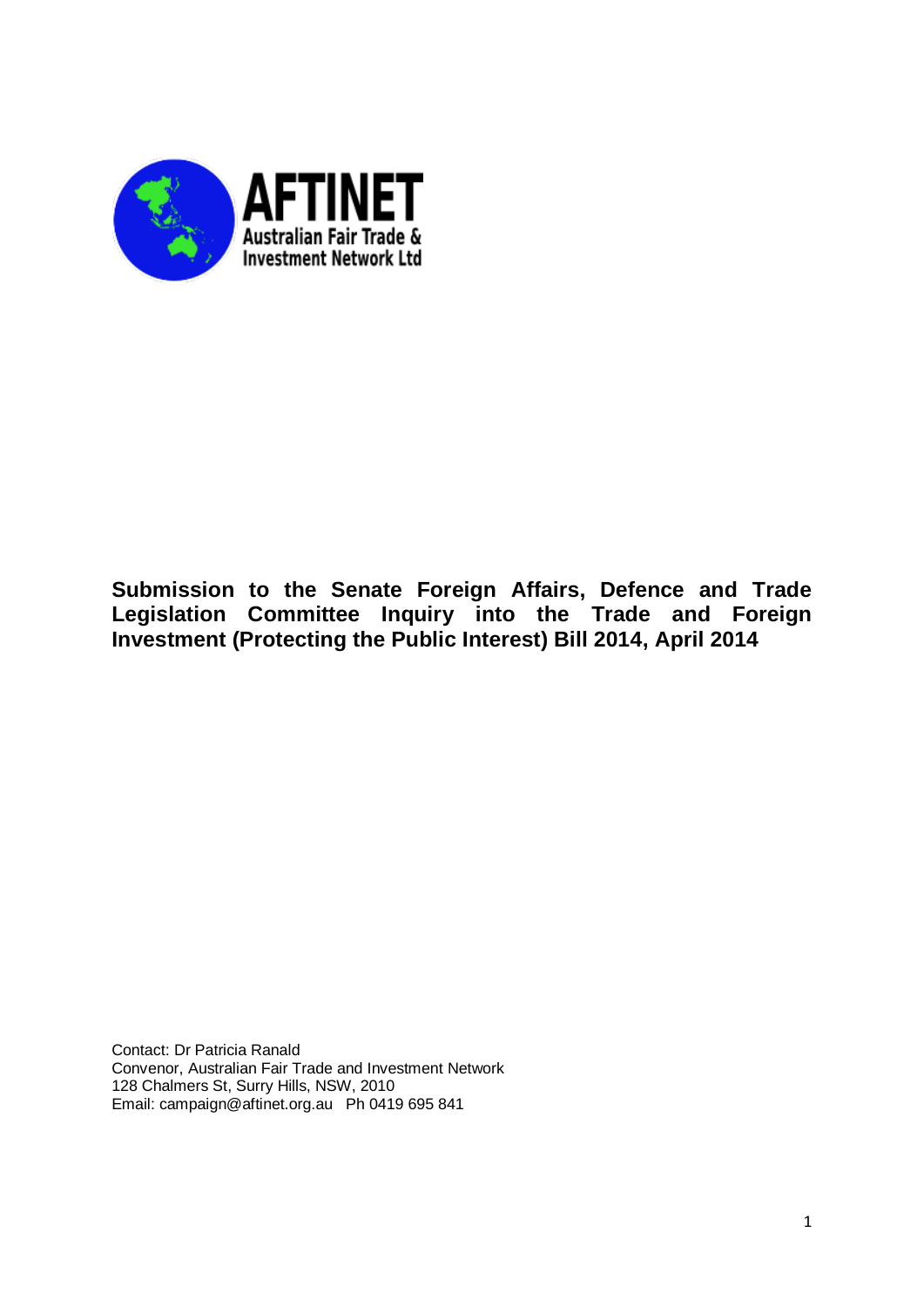# **Contents**

| <b>Introduction</b>                                                     | 3  |
|-------------------------------------------------------------------------|----|
| Brief history of ISDS and concerns about the growth in numbers of cases | 3  |
| The ISDS legal framework and its critics                                | 4  |
| Critical opposition to ISDS and the responses from national governments | 8  |
| Why ISDS 'safeguards' are not effective                                 | 12 |
| Case study: Tobacco company use of ISDS as a strategy to oppose         |    |
| regulation of tobacco advertising                                       | 13 |
| <b>Conclusion</b>                                                       | 17 |
| <b>References</b>                                                       | 19 |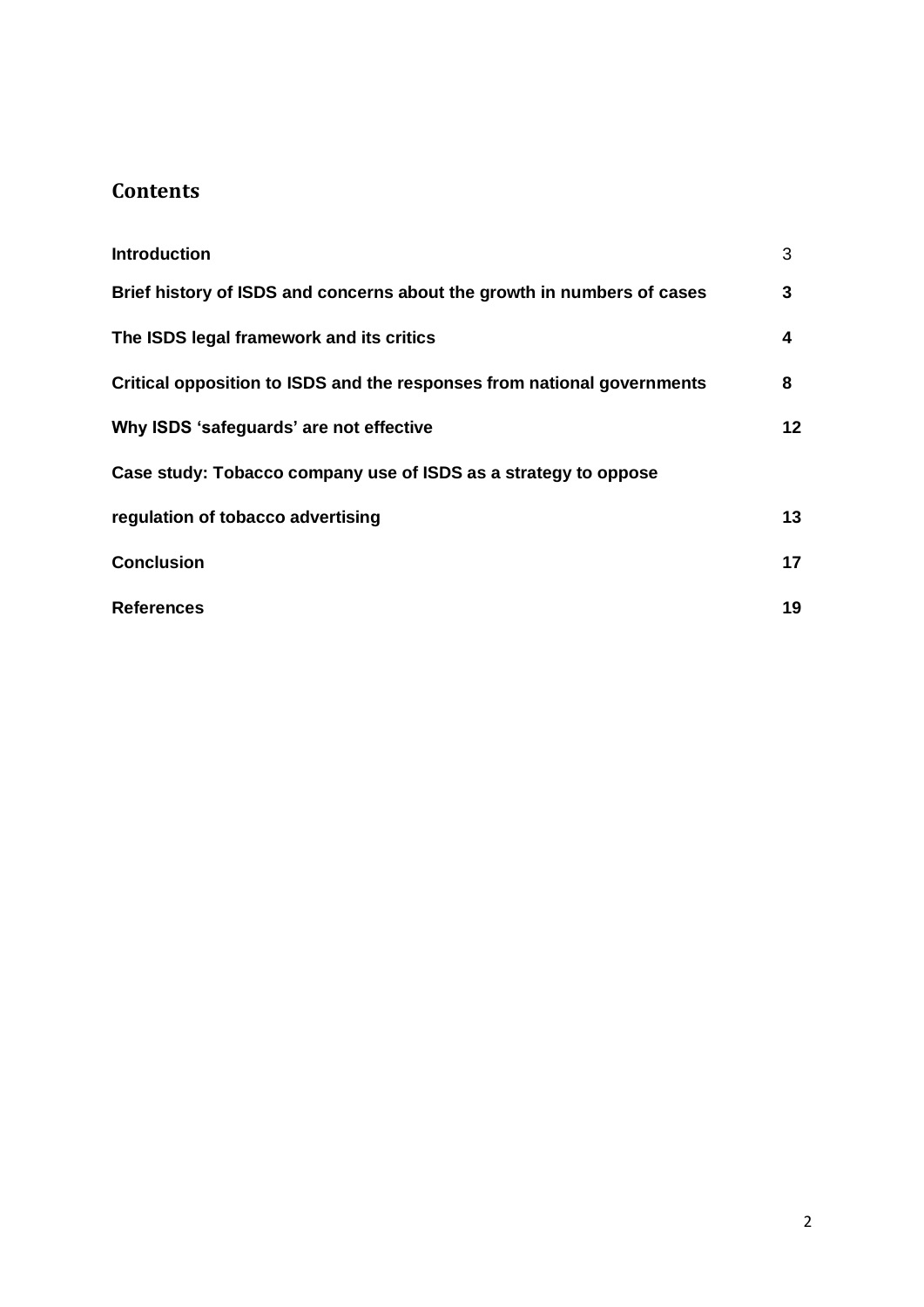### **Introduction**

The Australian Fair Trade and Investment Network (AFTINET) welcomes the opportunity to make a submission to the Senate Foreign Affairs, Defence and Trade Legislation Committee Inquiry into the Trade and Foreign Investment (Protecting the Public Interest) Bill 2014

AFTINET is a network of 60 community organisations which advocates for fair trade based on human rights, labour rights and environmental sustainability. AFTINET supports the intention of the Bill, which would prevent Australian governments from entering into any agreements with other governments which include investor state dispute settlement provisions (ISDS).

#### **Brief history of ISDS and concerns about the growth in numbers of cases**

Investment protection provisions in trade and investment agreements were originally intended to protect property and assets from nationalisation or expropriation by governments in former colonies after they achieved independence. However the development of ISDS has expanded in scope to protect the investor not only from nationalisation, but from the risk of a range of what were perceived as arbitrary actions by the host government. These included, but were not confined to, the expropriation of assets. They also included the concept of "indirect expropriation" through domestic laws or policies which "impaired" the investment. It is worth noting that the concept of "Indirect expropriation" is unique to international investment arbitration, and not recognised in most national legal systems, including Australia and the US. ISDS binds the host government to these expanded obligations, and enables the investor could seek monetary compensation through legally binding arbitration by an international tribunal, made up of experts in investment law.

International arbitration between investors and states was institutionalised in 1966 when the International Convention on the Settlement of Investment Disputes between states and nationals of other states (ICSID Convention) came into force, under the auspices of the World Bank. In 1976, the United Nations created another option for international arbitration, which became known as UNICITRAL (Tienhaara 2009:46 and 123). Some other tribunals have since been developed, like those under the auspices of the International Chamber of Commerce, but these handle a relatively small number of disputes (UNCTAD 2013).

Although most disputes are between investors from industrialised states and developing economy states, there are also examples of disputes between investors from industrialised states and other industrialised states.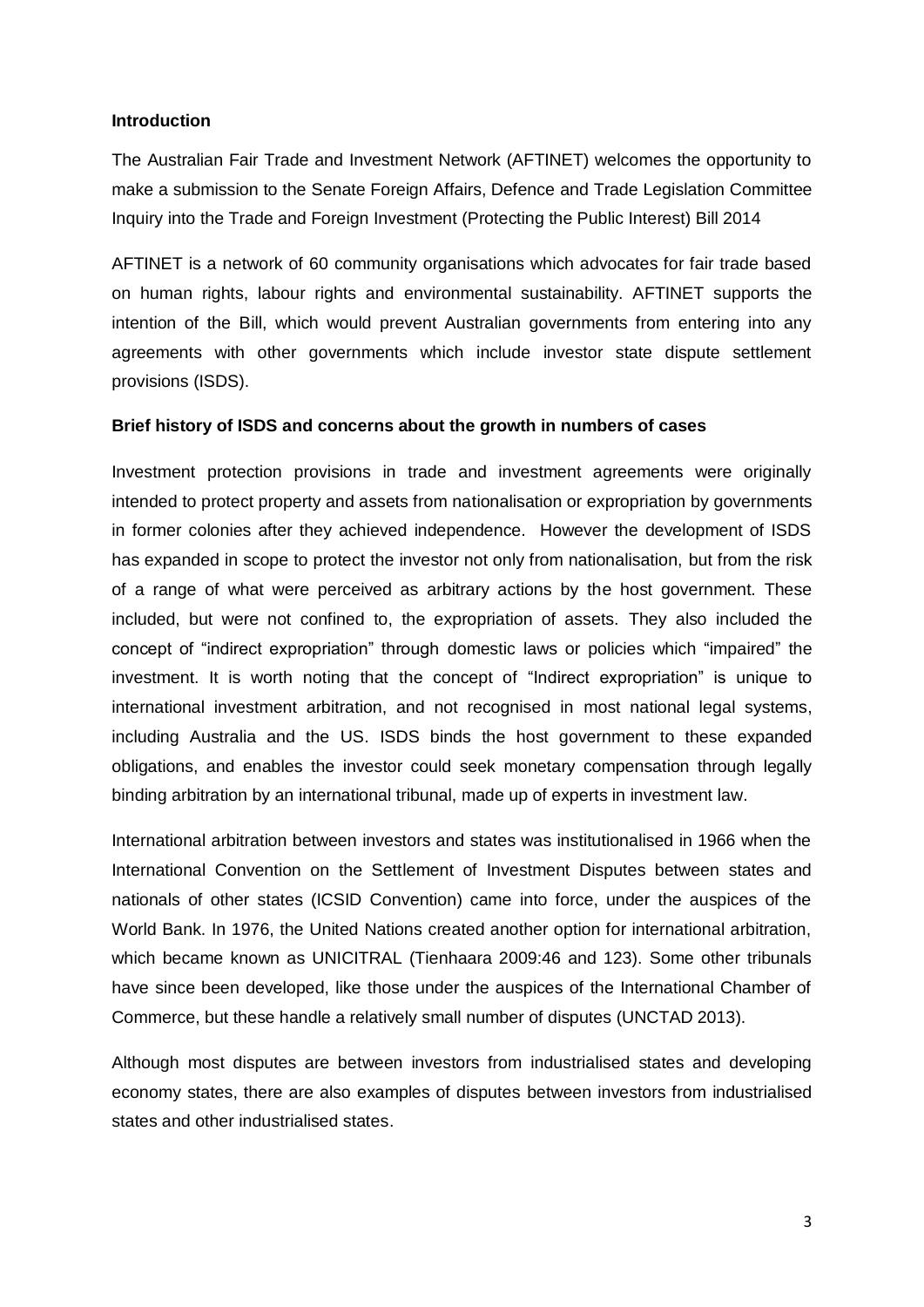The last 20 years have seen an explosion in known numbers of ISDS cases lodged each year, from less than five in 1993 to 57 in 2013. The cumulative number of known cases from 1993 to the end of 2013 is 568. The United Nations Committee on Trade and Development (UNCTAD) estimates that the total figure is probably much higher, because proceedings are not public, there are several different tribunal systems and no single system of recording of cases (UNCTAD 2014:7).

UNCTAD reports that, of the total 568 cases since 1993, ISDS actions have been initiated most frequently by investors from the United States (127 cases or 22% of all known disputes), the Netherlands (61 cases), the United Kingdom (43 cases) and Germany (39 cases). The three investment instruments most frequently used as a basis for ISDS have been the NAFTA (51 cases), the European Energy Charter Treaty (42 cases), and the Argentina-United States bilateral investment treaty (17 cases). There are a very small number of cases from investors from developing countries (12 in 2014). ISDS cases are most frequently lodged against developing country governments (57%) Another 16% were lodged against economies in transition to market economies, mostly in Eastern Europe. 27% were lodged against industrialised economies (UNCTAD 2014: 7).

UNCTAD reports that, of 244 known concluded cases, 43% were decided in favour of the state and 31% in favour of the investor, with 26% of the cases settled (UNCTAD, 2014, 10) Although the terms of settlement typically remain secret, settlement generally requires the state to offer some concession and/or payment to the investor as the complainant. For example, the Canadian Government settled a case brought by the US Ethyl Corporation over the banning of petroleum additives for health reasons by paying US\$13 million, and agreed to reverse the ban as part of the settlement (Public Citizen, 2014). Even if only half of such settlements involved a concession or payment to the investor (a conservative estimate), this would mean that at least 44% of cases involved some payment or concession to the investor, which is a greater percentage than the 43% won by the state.

#### **The ISDS legal framework and its critics**

Most ISDS disputes are concerned with "indirect" expropriation which involves "the effective loss of management, use or control or a significant depreciation of the value of the assets of a foreign investor" (UNCTAD 2000:11).

ISDS tribunals focus on the effect of the regulation on the investor, in terms of its economic impact and duration. Tribunals have also taken into account the "legitimate expectations" of the investor, whether the investor has received "fair and equitable treatment" in the development of the regulation, and whether the stated purpose of the regulation is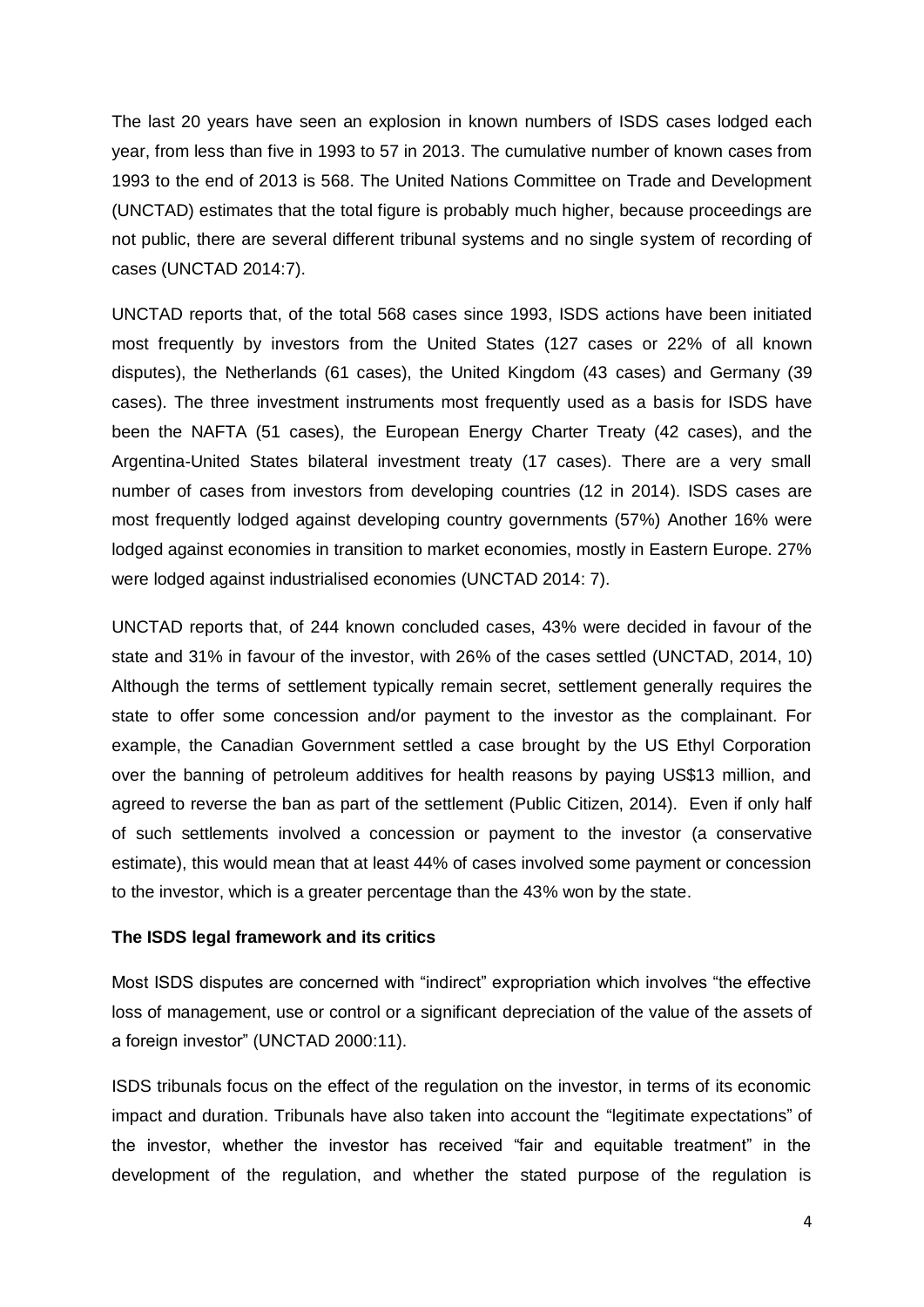proportional to the negative effect felt by the investor. Recently tribunals have increasingly focused not only on whether the substance of the regulation constituted indirect expropriation, but on procedural issues like the investor's expectations about the regulatory environment, and whether the investor received fair and equitable treatment in consultation about and the process of development of the regulation (UNCTAD 2013:12-18). If these procedural issues are taken to the extreme, they can amount to an argument that any change in the regulatory environment which the investor perceives to be harmful could be compensable.

The definition of the scope of government regulatory powers and the difficulty of distinguishing regulation which could be compensable is problematic. Disputes have involved measures like health warnings on cigarette packaging, the use of dangerous chemicals, and regulation of mining projects in environmentally sensitive areas or on indigenous land. There is a growing body of academic and broader public opinion which argues that ISDS places unreasonable restrictions on the right of governments to regulate for legitimate health, environmental or other social policy objectives and thus erodes democratic process and national sovereignty (Capling and Nossal 2006, Schneidermann 2008, Tienhaara 2009, Gallagher 2010, van Harten 2012). More recently the conservative US Cato Institute has opposed the inclusion of ISDS in trade agreements (Cato Institute 2014).

Fifty-one cases have been filed under NAFTA, mainly by US-based investors. There have been a series of cases involving health and environmental regulation which have been won by investors. For example, the Canadian Government settled a case brought by the US Ethyl Corporation over the banning of petroleum additives for health reasons by paying US\$13 million, and agreed to reverse the ban as part of the settlement. The US SD Myers Corporation received US\$5.6 million because of a ban on the transport and export of hazardous wastes (PCBs) harmful to the environment and human health. The US Metalclad company won US\$16.2 million in damages from a Mexican municipal government because it refused a permit for a toxic waste disposal site for environmental reasons (Public Citizen 2014:10-11, 22).

In ongoing cases, the US Eli Lilly pharmaceutical company has recently claimed US\$481 million damages against the Canadian Government because of a Canadian court refusal to grant a medicine patent on the grounds of lack of lack of evidence of medical effectiveness compared with existing medicines. The US Lone Pine resources company is claiming US\$250 million damages against the Canadian Québec provincial government for a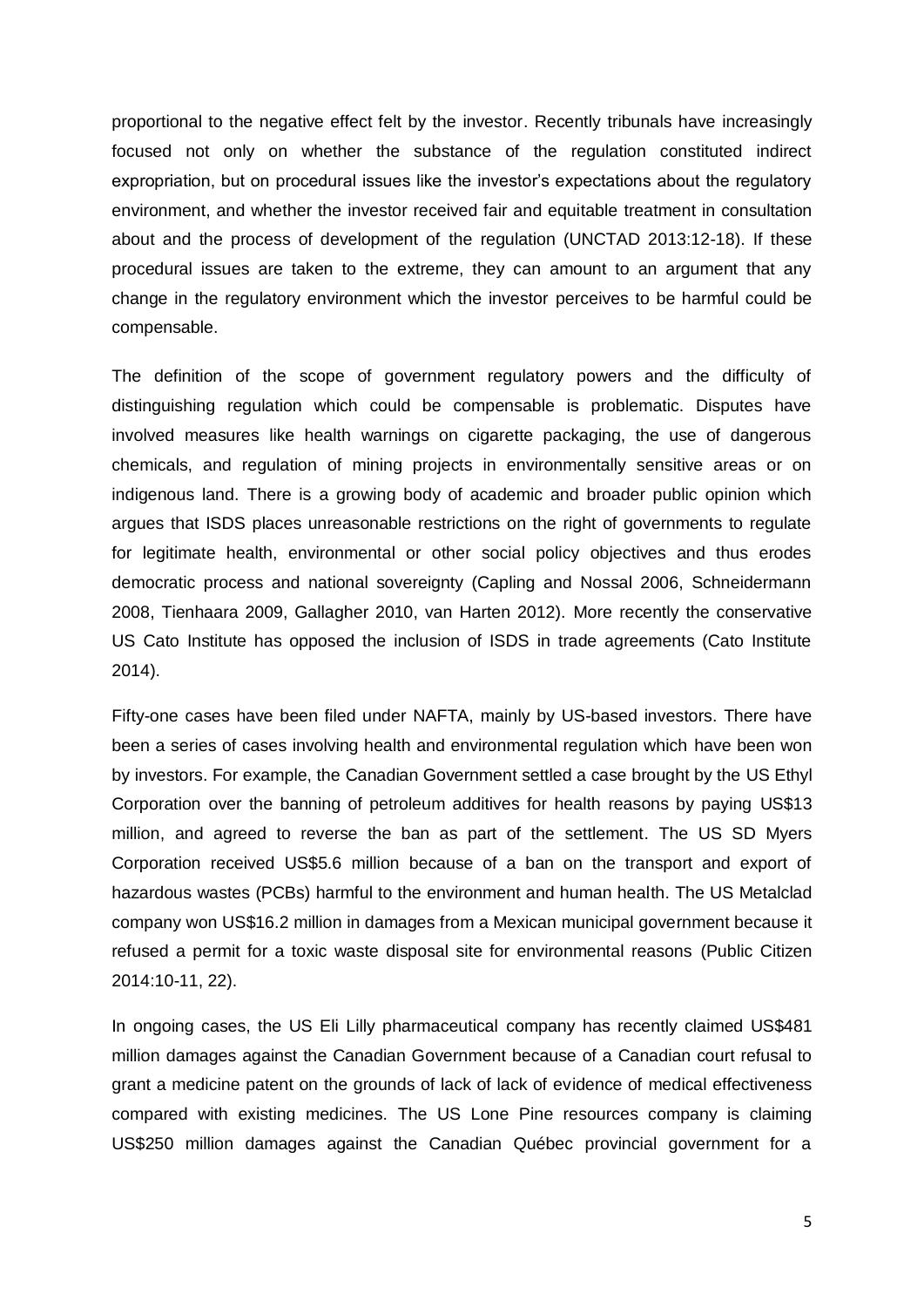moratorium on the issue of a shale gas mining licence pending an environmental review (Public Citizen, 2014:20-21).

A 2009 survey of ISDS cases found 33 cases involving claims of more than US\$1 billion, the highest being a claim for US\$50 billion, and more than 100 additional cases where claims were between \$100 and \$900 million (Productivity Commission 2010:272). The largest damages claim awarded to date is US\$1.8 billion against Ecuador in 2012 (UNCTAD 2013:1-3). Damages awards of this size are harmful to the budget of any government, but have a more devastating effect on smaller developing countries where they are a sizeable proportion of government expenditure, and can be equivalent to the health or education budget. Legal and arbitration fees are additional and can amount to millions of dollars even if a government wins the case. An OECD survey found in 2012 that costs were an average of US \$8 million per case, with some cases costing up to US \$30 million. Arbitration fees are usually split between the parties, with parties paying their own legal fees (OECD, 2012:19).

The impact of these cases has led to an effect described as "regulatory chill". This is a situation in which governments are made aware of the threat and costs of both protracted litigation and damages, and are discouraged from legitimate regulation because of these threats. For example, Canada withdrew a proposal for tobacco plain packaging regulation following the threat of ISDS arbitration under NAFTA (Productivity Commission 2010:271).

There is no single investment institution which deals with ISDS disputes. As discussed above, the most commonly used tribunal systems are the ICSID tribunals of the World Bank, and the UNICITRAL tribunals of the United Nations. ISDS clauses in investment and trade agreements may specify one or another of these tribunals, or allow the parties to choose. The tribunals are made up of recognised experts in investment law, one chosen by the investor, one by the government and one mutually agreed.

Critics have identified a series of problems with ISDS processes compared with most national legal processes.

Firstly, they lack transparency and public accountability compared with national legal processes. The proceedings are not public, and even the results of proceedings can remain secret. Until the time of writing, there has been little public information about UNICITRAL disputes. Proposals for increased transparency recently agreed by UNCITRAL will only apply to ISDS arrangements agreed after April 1, 2014<sup>1</sup>. Even aspects of these new provisions will only apply if both parties agree, and they can only apply to agreements before April 1, 2014 if both parties agree. ICSID as part of the World Bank group has a website

**.** 

<sup>1</sup> See UNICTRAL, 2014.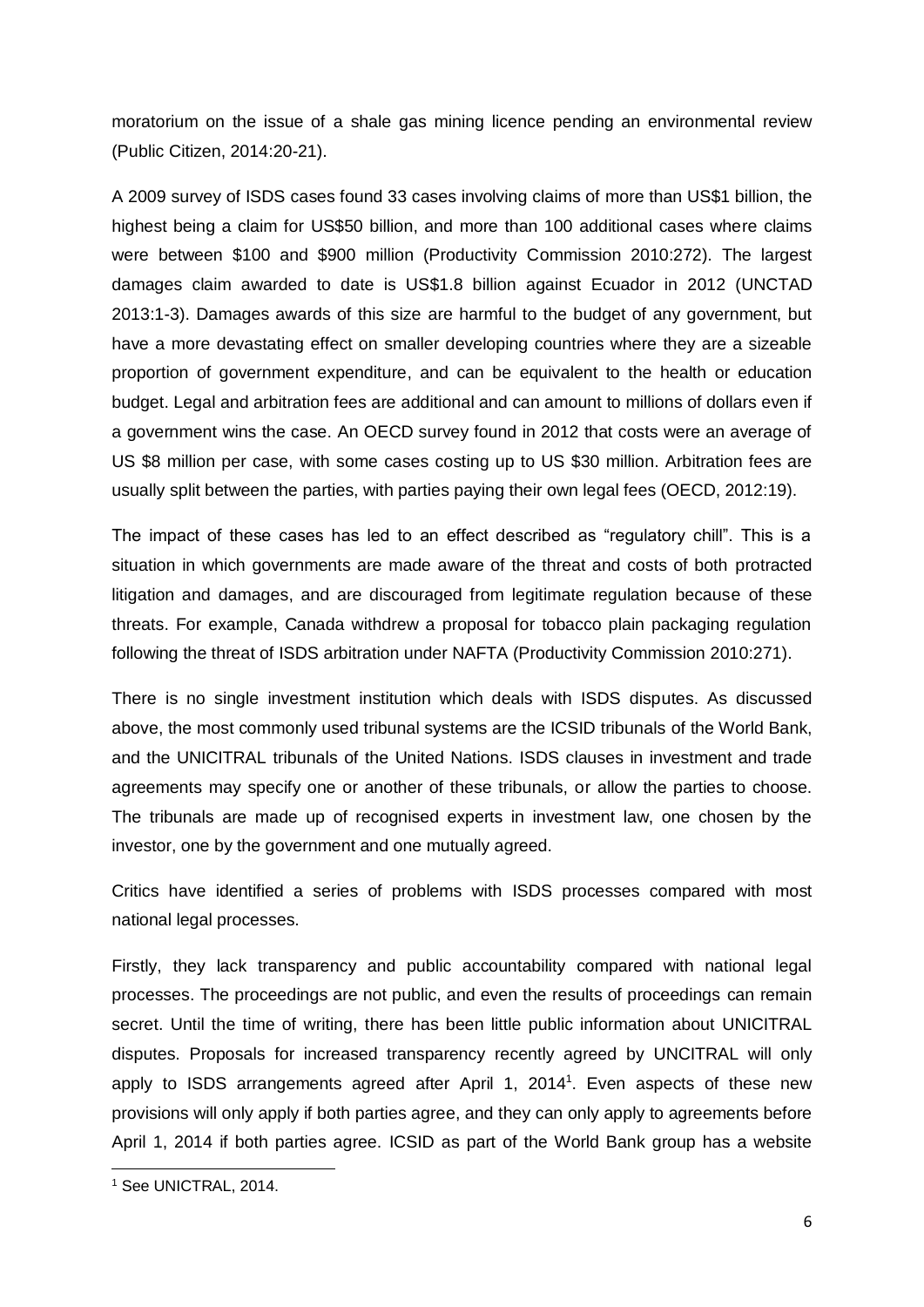which lists disputes, and on which tribunal results and awards can be published, but only if the parties agree that they can be made public. This lack of transparency contrasts with most national legal proceedings, where proceedings themselves are public and records of proceedings and outcomes are publicly available (Productivity Commission: 273).

Secondly, the arbitrators lack the independence of judges in national legal systems, who cannot also be advocates. The same individual can be an ISDS advocate one month and an arbitrator the next. Empirical studies of the composition of arbitration panels show that the majority are investment law experts from Western Europe and North America, many of whom have been and remain practising advocates on behalf of investors. Both advocates and arbitrators are paid fees at the highest levels of the legal profession. A study of 450 cases found that 15 top ranking arbitrators who were also advocates handled 247 or 55% of these cases (Eberhardt and Olivet 2012:36-38).

Critics argue that arbitrators are not independent and that ISDS litigation has become a global industry with its own momentum, dominated by large specialised firms which produce their own journals and newsletters, and promote their services by approaching and advising investors of possible cases. They also actively advocate for the expansion of ISDS and argue against critics (Appleton 2007, Uribe 2013).

Commercial third party funding of cases has also contributed to the momentum of the arbitration industry and the escalation of even larger claims. Commercial third party funding of ISDS cases is described in an OECD publication as "a new industry composed of institutional investors who invest in litigation by providing finance in return for a stake in a legal claim." This has expanded rapidly over the last decade. The expansion of third-party funding of ISDS cases has occurred despite the fact that third party funding is controversial in many national legal jurisdictions. This is because lack of transparency about the identity of the funders can result in escalation of litigation and possible conflicts of interest if funding firms have links with parties in cases they fund. The same publication reported that, in 2008, eight out of ten top London law firms involved in arbitration were using commercial third party funders, and a number of such funding firms were listed on stock exchanges. Legal claims were considered to represent diversification of investment risk compared with cyclical trends in stock and bonds (OECD, 2012:36-37).

Thirdly, decisions are only binding on the parties involved in the dispute. Tribunals do not have to consider decisions of previous tribunals and there is no appeal system to ensure consistency. The ICSID provides very limited grounds of annulment of awards, but only one case has been made public and this was lost (UNCTAD, 2014: 32). There have been cases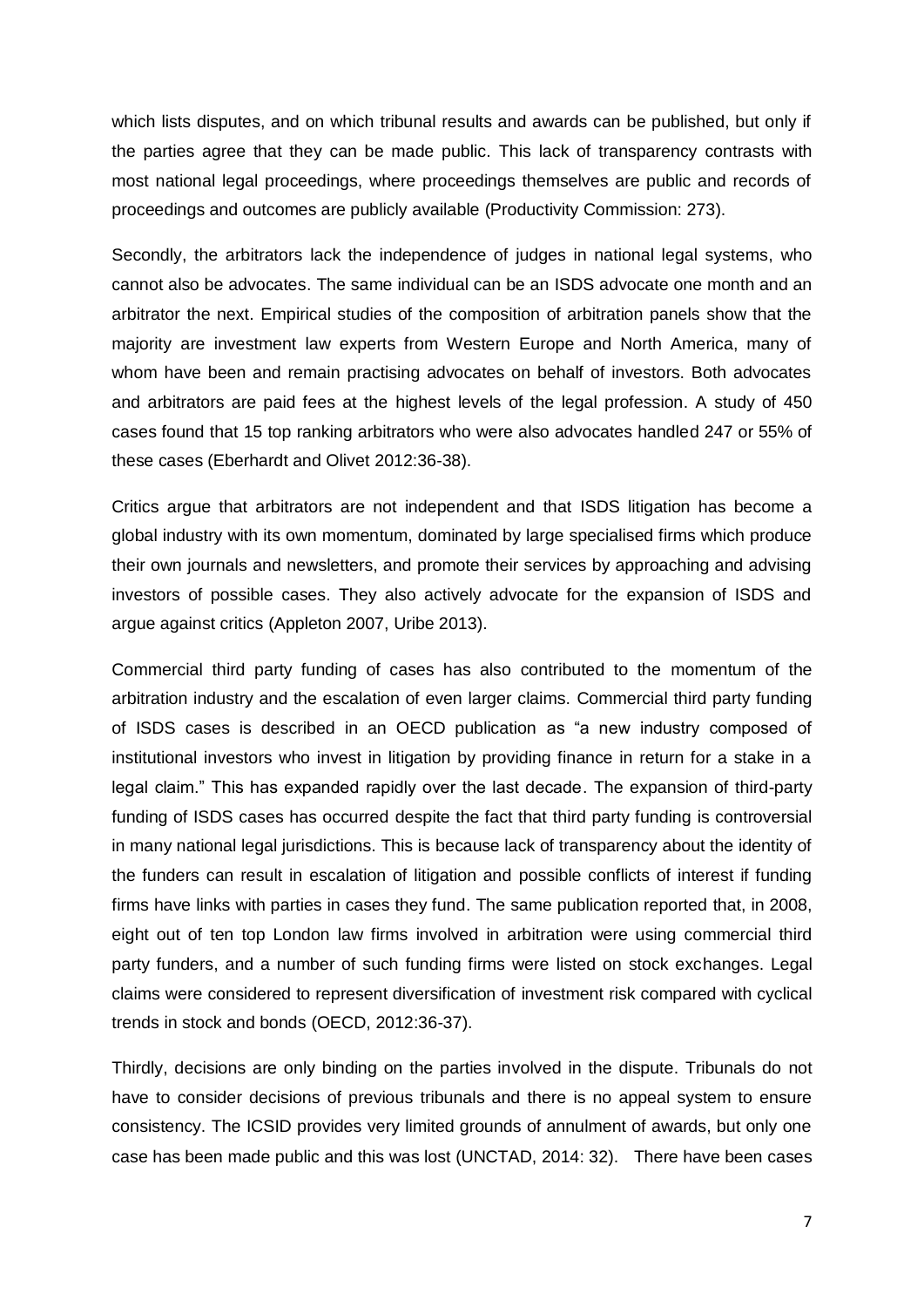where panels have reached very different conclusions based on similar facts (Productivity Commission: 273, UNCTAD 2013:26).

In summary, ISDS has developed as a supra-national legal system with its own institutions, funding, history and culture, which has been constructed under the influence of transnational investors and lacks the independence of national legal systems. ISDS has expanded the scope of disputes from compensation for expropriation of property to a range of disputes which include public interest legislation on health, environment and other matters. ISDS disputes have not only contested legislation, but also national court decisions. ISDS exposes governments to the risk of expensive litigation and huge potential damages in a secretive process without the legal safeguards of transparency, an independent judiciary, precedent setting, appeals processes and consistency of decision-making.

Juan Fernandez-Armesto, an arbitrator from Spain has observed:

"When I wake up at night and think about arbitration, it never ceases to amaze me that sovereign states have agreed to investment arbitration at all. Three private individuals are entrusted with the power to review, without any restrictions or appeal procedure, all actions of the government, all decisions of the courts and all laws and regulations emanating from Parliament." (Eberhardt and Olivet 2012:34)

# **Critical opposition to ISDS and the responses from national governments**

The growth of critical studies of ISDS, opposition from social movements and the experience of governments in ISDS tribunals have led a number of governments to review, criticise and in some cases, renounce participation in ISDS processes. These include Brazil, Argentina and eight other Latin American countries, South Africa, India, Indonesia and Australia. France and Germany have also recently opposed the inclusion of ISDS in the Trans-Atlantic Trade and Investment Partnership between the EU and the US.

Brazil was an early critic of ISDS. Brazilian Governments signed 14 bilateral investment treaties between 1994 and 1999. However, case studies from NAFTA and the collapse of the OECD Multilateral Agreement on Investment prompted a lively civil society debate on ISDS from 1998, in the context of Brazil's emergence from a period of military dictatorship. This debate influenced the Brazilian Parliament, which refused to ratify ISDS provisions on the grounds that ISDS would restrain the state in its ability to pursue public policy (Filho 2007).

Other Latin American governments have been influenced by their experience of ISDS, as the number of cases and the scale of damages claimed escalated over the past decade.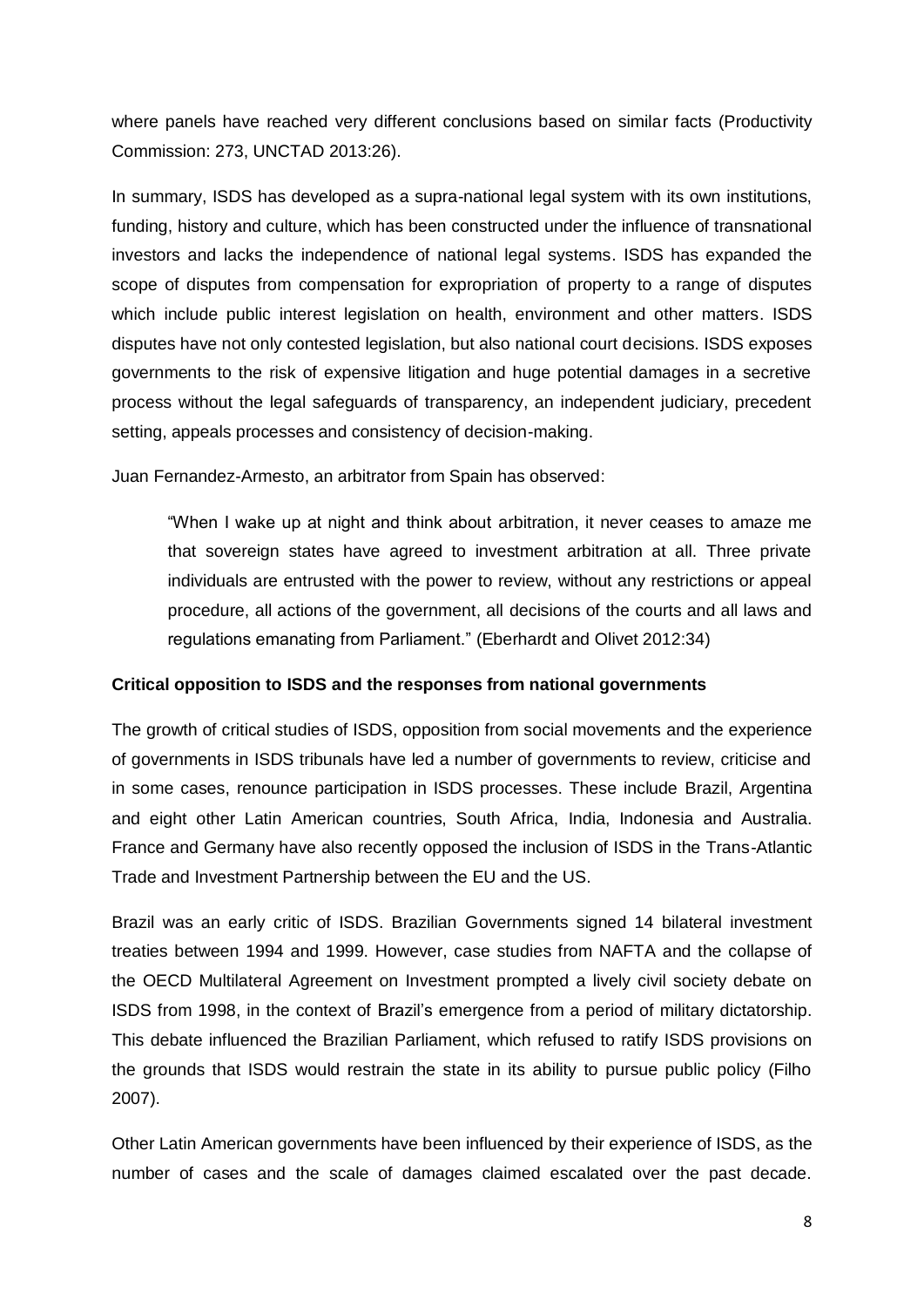Argentina faced disputes when it terminated privatisation contracts with water companies which had not met the terms of contracts to supply water, and when the state took other measures to address its currency crisis after 2000 (UNCTAD 2013:4). The Philip Morris tobacco company used ISDS to sue Uruguay over legislation for health warnings on tobacco packaging (O'Malley 2010, Davison 2010). Other governments faced disputes from mining companies, which contested national court decisions which held them responsible for environmental pollution and/or damage to human health, under the ISDS provisions in the Central American Free Trade Agreement, and bilateral agreements. The US Chevron company used ISDS to counter sue for damages against Ecuador because a national court ordered Chevron to pay damages for environmental pollution and disease caused by its oil operations in the Amazon region. The US Renco company sued the Peruvian Government after a national court decision that it should remediate pollution caused by a lead mine. Canadian company Pacific Rim Cayman claimed damages of \$US200 million against El Salvador for refusing to issue a mining licence on environmental grounds (Public Citizen 2014).

These experiences prompted a Ministerial meeting of 12 countries in Ecuador in April 2013, which produced a declaration on Latin American states affected by transnational interests<sup>2</sup>. This declared that:

"The recent events in various countries of Latin America, concerning disputes between states and transnational corporations, have shown that there are still cases where judgements violate international law and the sovereignty of the state, as well as legal institutions, due to the economic power of certain companies and deficiencies of the international system of dispute settlement on investment, facts that must be evaluated in depth by states in intergovernmental forums establish for this purpose." (Declaration of the first Ministerial Meeting of Latin American States affected by transnational interests, 2013)

A further meeting in October 2013 agreed to establish a regional centre as an alternative to ICSID and UNICTRAL, with an international monitor to provide oversight of cases and ensure fair mediation (Biron 2013, Uribe 2013).

In 2009-10 South Africa conducted a review of its first-generation bilateral investment treaties signed after 1994. The review found that the treaties extended too far into the policy sphere, were skewed towards investors and did not contain the necessary safeguards to

**.** 

<sup>2</sup> Bolivia, Cuba, Ecuador, Nicaragua, Dominican Republic, St Vincent & Grenadine, and Venezuela, signed the Declaration, and Argentina, Guatemala, El Salvador, Honduras, and Mexico were also present at the meeting. Argentina joined the agreement at the subsequent October meeting.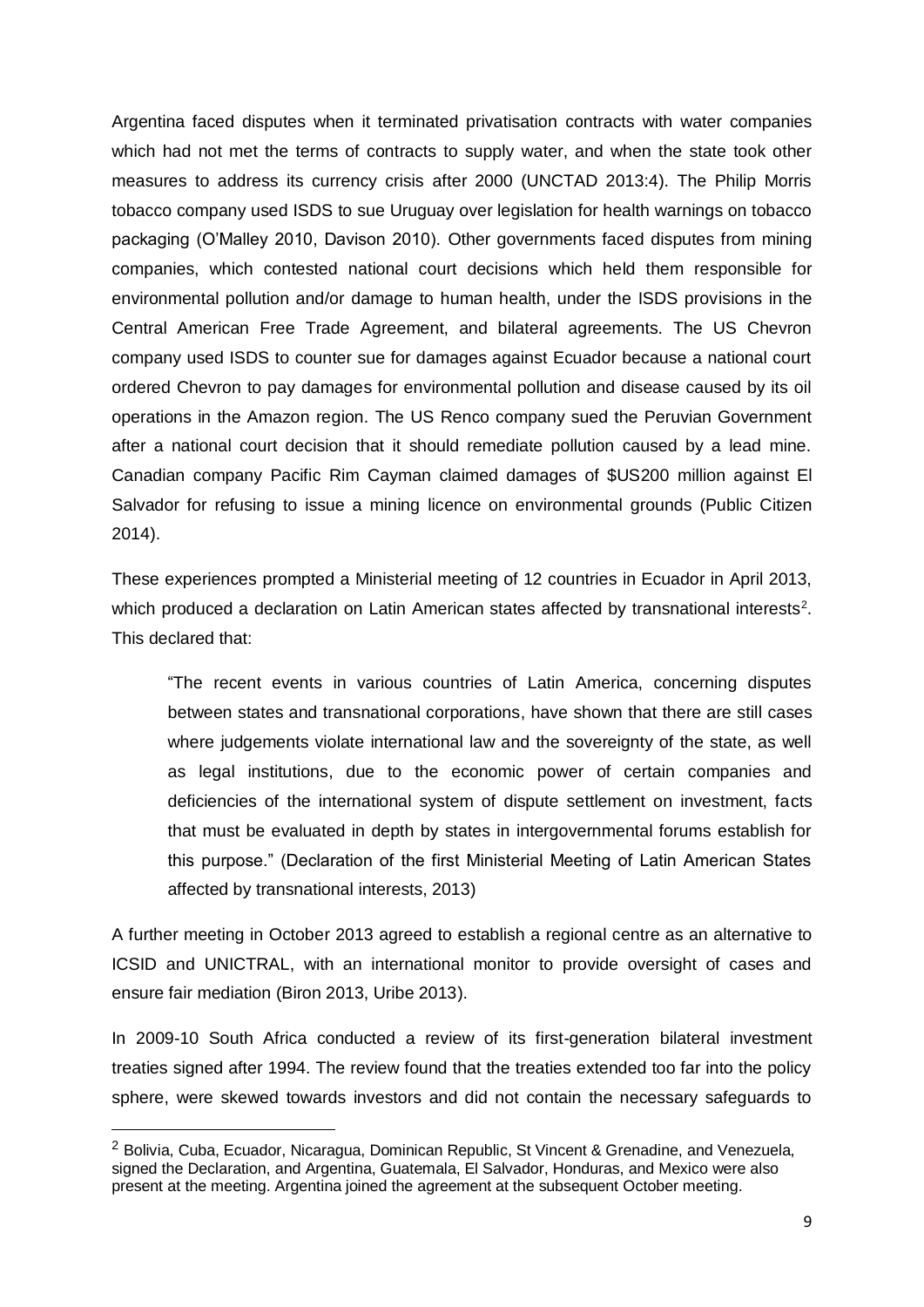preserve flexibility in a number of critical policy areas. This allowed challenges to regulatory changes which the government considered to be in the public interest. The South African Department of Trade and Industry recommended restructuring of the treaties to ensure they were "harmonious with the country's broader social and economic priorities". The government decided it would refrain from entering into any new investment treaties and would review all first generation treaties as they approach their expiry date, "with a view to termination, and possible renegotiation on the basis of a new Model Bilateral Investment Treaty to be developed." (Carim 2013)

The Indian Government in January 2013 ordered a freeze of all Bilateral Investment Protection Agreements (BIPA) negotiations till a review of the model text is carried out and completed (Mehdudia, 2013).

The Indonesian Government announced in March 2014 that it would give notice to withdraw from all of its 67 bilateral investment treaties containing ISDS provisions (Bland and Donnan, 2014).

The inclusion of ISDS in negotiations for the Trans-Atlantic Trade and Investment Partnership Agreement between the US and the EU has prompted fierce public debate, resulting in a European Commission decision to pause the negotiations to allow for further public consultation about ISDS. The French Government has raised objections to ISDS. The German government has announced it will oppose to the inclusion of ISDS in the agreement, partly based on its experience of being sued by a Swedish energy company over its policy of phasing our nuclear energy (Donnan and Wagstyl, 2014, European Parliamentary Research Service, 2014)

The Australian Liberal-National Coalition Government negotiated a free trade agreement with the US in 2004. The US sought to change a range of Australian health and social policies based on the agenda pursued in NAFTA and in other US bilateral agreements. Targets included the wholesale price controls on medicines through the Pharmaceutical Benefits Scheme, Australian content laws for audio-visual services, labelling of genetically engineered food and the Foreign Investment Review Board. These were all seen by the US as barriers to trade (Zoellick 2002). The US also wanted an ISDS clause in the agreement.

The Australia-US Free Trade Agreement prompted the biggest critical public debate held in Australia about a trade agreement (Ranald 2010, Capling 2004, Weiss et al 2004).

ISDS was a major topic in the debate. Critics used examples from NAFTA to argue that it would be a dangerous weakening of governments' ability to regulate for social and environmental goals (Australian Broadcasting Commission 2003, Henry 2003). The outcome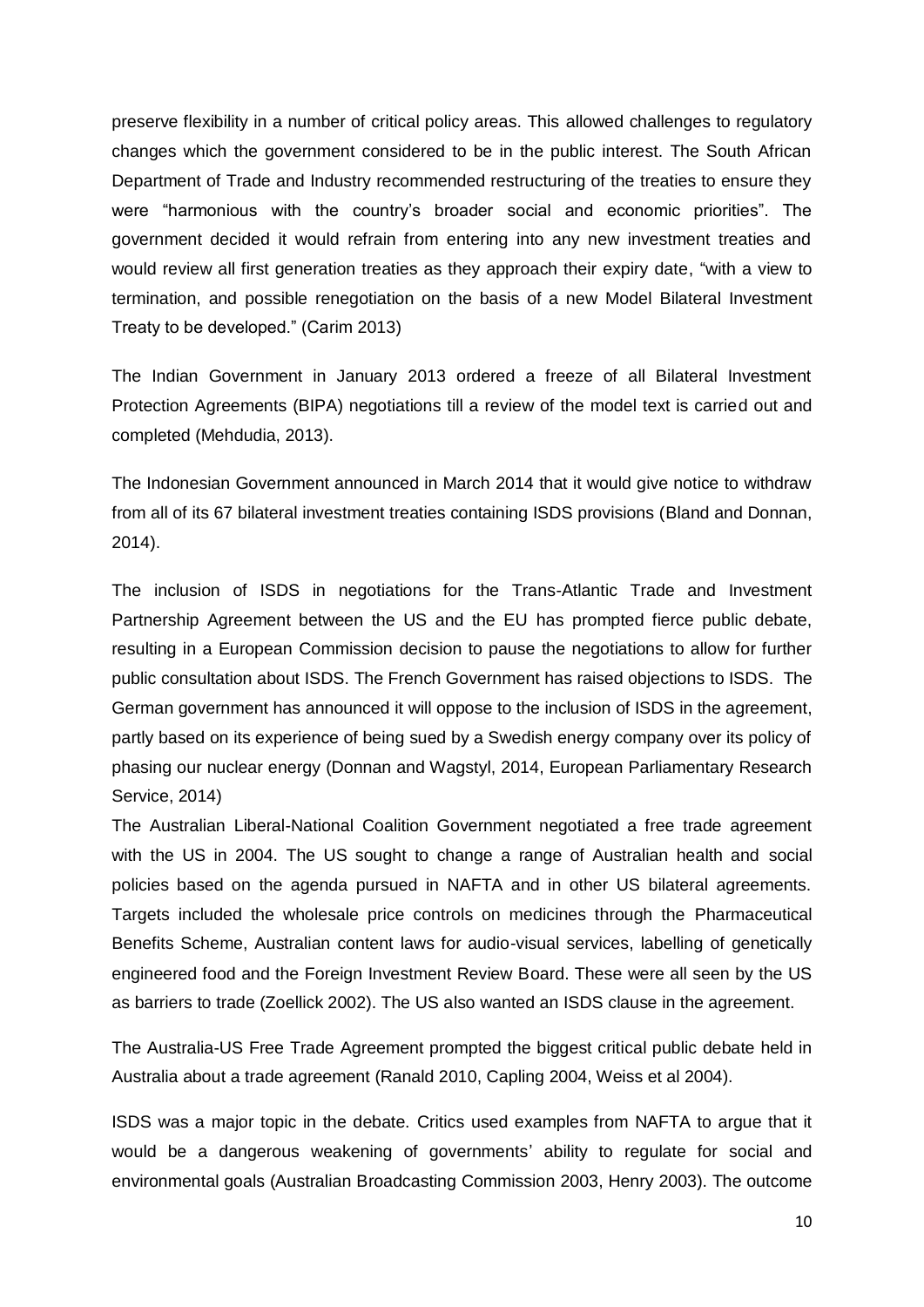of this debate was that ISDS was not included in the final agreement, making it the only bilateral US agreement which does not include ISDS.

The debate about ISDS was re-ignited in 2010 when, at the request of the then Australian Labor Party Government, the Productivity Commission produced a report on Australia's bilateral and regional trade agreements which included a review of ISDS. The report found no evidence that ISDS resulted in greater inflows of foreign direct investment, no evidence of market failure resulting from political risk to foreign investors, and no evidence that regulation is systematically biased against foreign investors (Productivity Commission 2010:269-70). The report concluded that "experience in other countries demonstrates that there are considerable policy and financial risks arising from ISDS provisions" (Productivity Commission 2010:274).

The review coincided with the commencement of the Trans-Pacific Partnership Agreement negotiations between the US, Australia and other Pacific Rim countries, in which the US was advocating the inclusion of ISDS. Submissions from legal experts and civil society organisations advocated against ISDS being included in the TPPA.

A 2011 review of Australia's trade policy rejected ISDS, stating:

"The government does not support provisions that would confer greater legal rights on foreign businesses than those available to domestic businesses. Nor will the government support provisions that would constrain the ability of Australian governments to make laws on social, environmental and economic matters in circumstances where those laws do not discriminate between domestic and foreign businesses". (Emerson 2011:20)

The ALP Government implemented its policy against ISDS in trade negotiations in 2012-13. The Malaysia-Australia Free Trade Agreement completed in 2012 did not contain ISDS. Leaked documents in the TPPA negotiation in 2012 showed that the Australian government had opposed the application of ISDS to Australia in the TPPA negotiations (Department of Foreign Affairs and Trade 2102, TPPA 2012).

This policy changed with the election of the Coalition Liberal-National Party Government in September 2013. The new government announced it would negotiate ISDS "on a case-bycase basis". It had previously described the ALP policy as too inflexible and as having the effect of delaying completion of free trade agreements, especially in relation to the Korea-Australia Free Trade Agreement, and the TPPA (Condon 2013).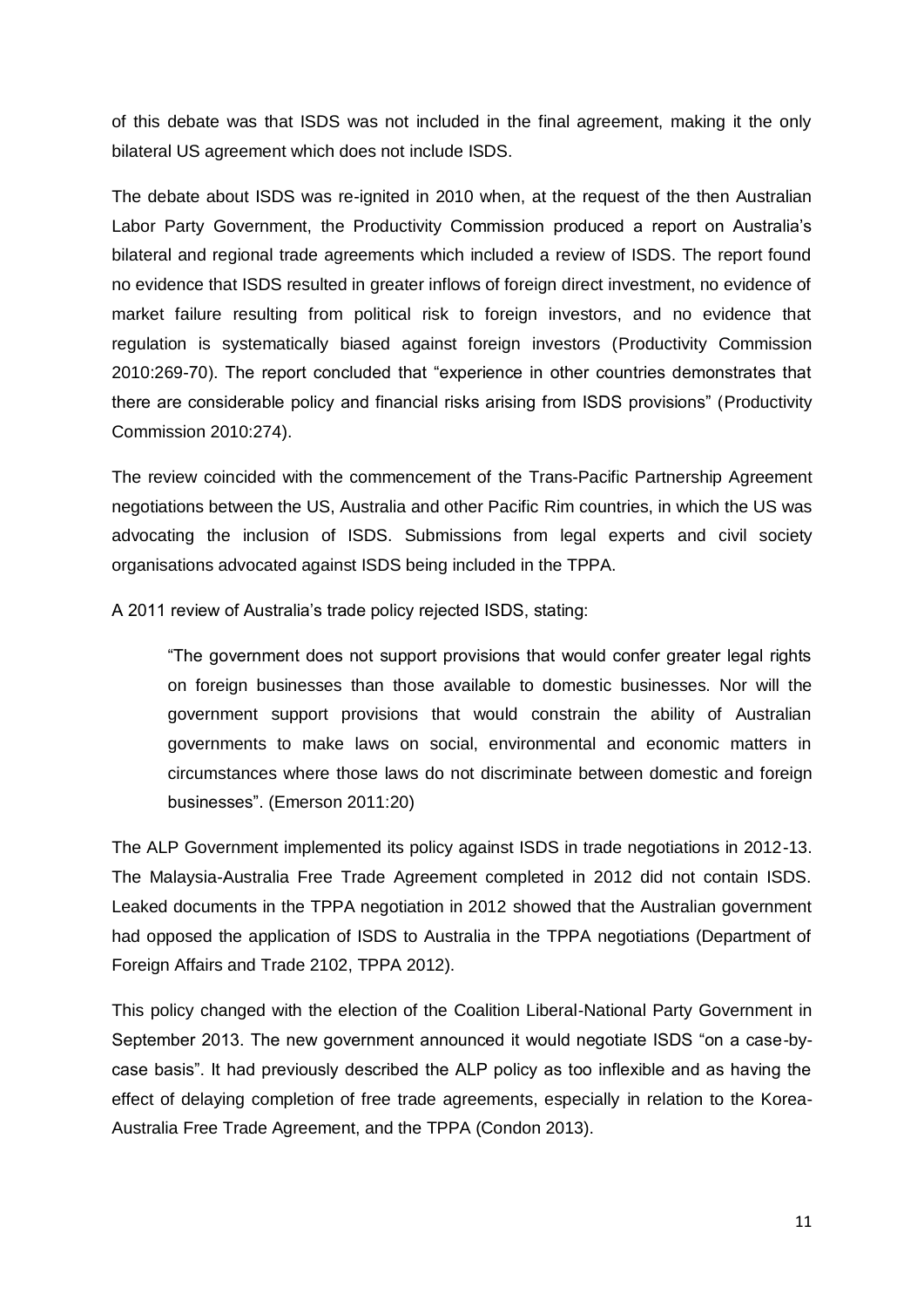The Coalition Government has since agreed to the inclusion of ISDS in the Korea-Australia Free Trade Agreement. It also announced that it is prepared to agree to ISDS in the TPPA in return for increased market access for Australian agricultural products to US and Japanese markets (Department of Foreign Affairs and Trade, 2013, Kehoe, 2013).

# **Why ISDS 'safeguards' are not effective**

The Coalition Government has defended this policy by claiming that more recent versions of ISDS, since revisions in 2002, have clauses which aim to safeguard health, environmental and public welfare policies. It claims that these 'safeguards' have been included in the Korea Australia Free Trade Agreement (KAFTA).

The first "safeguard" sentence in the KAFTA reads: "except in rare circumstances nondiscriminatory regulatory actions by a party that are designed and applied to protect legitimate public welfare objectives, such as public health, safety and the environment, do not constitute indirect expropriations" (KAFTA, 2014: chapter 11, annex 2B). Many legal experts have pointed out that the phrase "except in rare circumstances" leaves a very big loophole, which recent cases in other agreements with this clause have used to advantage.

The second "safeguard" is a more limited definition of "fair and equitable treatment" for foreign investors (KAFTA, 2014, chapter 11, clause 11.5.2 and Annex 2A). However tribunals have ignored these limitations and applied the previous higher standard.

A third "safeguard" is a reference to the general protections for "human, animal or plant life" in article XX of the WTO General agreement on Tariffs and Trade (KAFTA, 2014, Article 22.1). This article has only been successful in one out of 35 cases in the WTO which have attempted to use it to safeguard health and environmental legislation.

These clauses are identical to those contained in the Central American Free Trade Agreement and the US-Peru Free Trade Agreement. However critics have noted that the clauses in these agreements have not deterred investors from suing over environmental regulation. Examples include the Pacific Rim mining company case against El Salvador and the Renco mining company case against Peru described above (Public Citizen, 2010, 2014).

The review and/or withdrawal of governments from ISDS agreements has prompted critical studies by a number of intergovernmental institutions which have assessed the ISDS system, including the UNCTAD, the OECD, and the European Parliament (UNCTAD 2013a and 2013b, Gaukrodger and Gordon, 2012, European Parliamentary Library Service, 2014).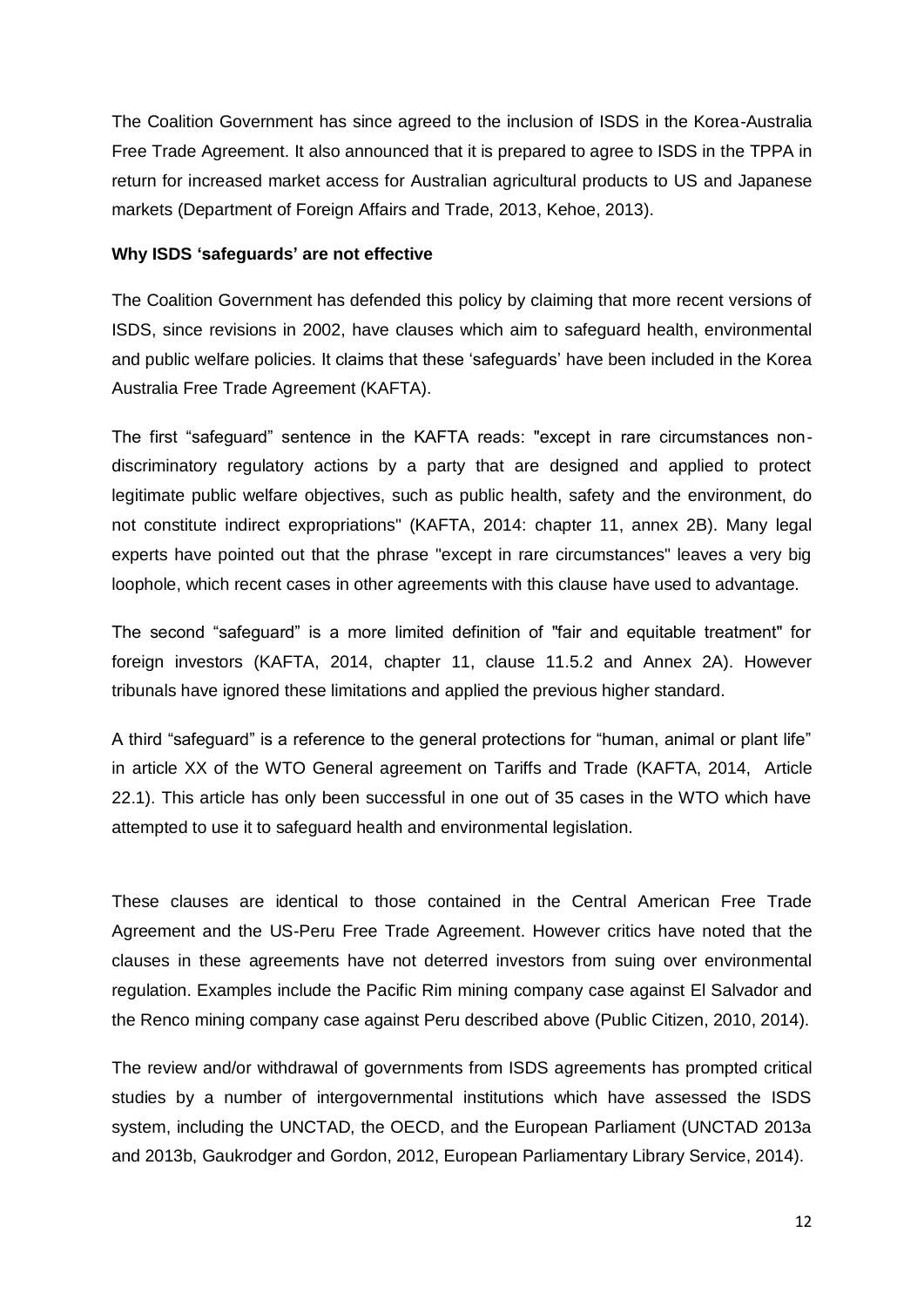In summary, the experience of escalating numbers of ISDS cases and growth in the value of damages awarded for disputes concerning health and environmental regulation have prompted social movement opposition and government reviews of ISDS on the grounds that ISDS is a threat to democratic policy process and national sovereignty. Governments in Europe, ten Latin American countries, South Africa, India, Indonesia and Australia have adopted policies against ISDS. However, in the case of Australia, this policy has been weakened and reversed by a more conservative government.

# **Case study: Tobacco company use of ISDS as a strategy to oppose the regulation of tobacco advertising**

The previous Australian Government policy of opposition to ISDS was strongly influenced by the debate over regulation of tobacco advertising. This began when the Philip Morris International tobacco company lodged an ISDS dispute in the World Bank ICSID investment tribunal in February 2010 against the Government of Uruguay.

This dispute claimed damages for the regulation requiring prominent health warnings on tobacco packaging (the step before plain packaging) which was based on the recommendations of the World Health Organisation (WHO) Framework Convention on Tobacco Control. The Convention was the result of years of campaigning by public health groups which had convinced national health ministers to support it in the WHO. The campaigns and national policies were based on the overwhelming medical evidence of the deadly effects of tobacco use, evidence which had long been denied by the tobacco companies. Many governments have ratified the Convention (WHO, 2011, Chan, 2012).

However, like all UN agreements, the Convention has no external enforcement mechanism beyond naming and shaming, and can only be enforced legally through the passage of domestic legislation. This contrasts with trade and investment agreements, which have supranational government–to-government dispute processes which are enforced by trade sanctions, and in the examples discussed above, can also have legally binding ISDS dispute processes.

This discrepancy between the legal enforceability of UN Conventions and the enforceability of trade and investment agreements has been used effectively by tobacco companies to develop strategies to undermine the implementation of the Convention. They have used bilateral, regional and WTO agreements to take legal action against Uruguay, Norway, Turkey and against Australia, which is discussed further below (Voon and Mitchell *et al*., 2012). The World Health Organisation Director General, Margaret Chan, commented on these cases in a speech to the 15<sup>th</sup> World Conference on Tobacco and Health in 2102: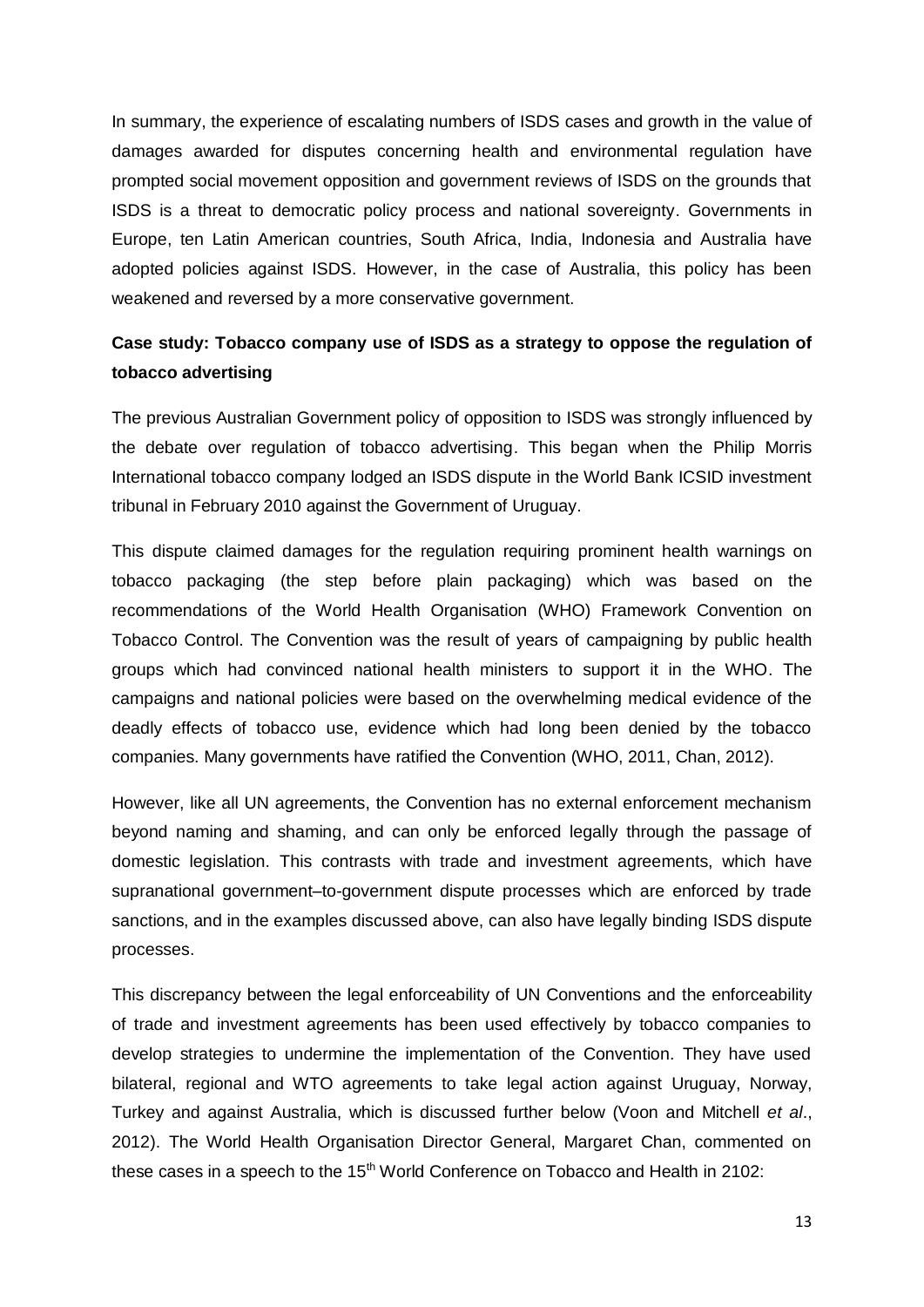"Tactics aimed at undermining anti-tobacco campaigns, and subverting the Framework Convention, are no longer covert or cloaked by an image of corporate social responsibility. They are out in the open and they are extremely aggressive.

"The high-profile legal actions targeting Uruguay, Norway, Australia, and Turkey are deliberately designed to instil fear in countries wishing to introduce similarly tough tobacco control measures". (Chan 2102)

Philip Morris International is a US-based company, but the US did not have an investment agreement with Uruguay, to enable the use of ISDS. The company shifted some investment to Switzerland, and claimed that the measures violated the terms of the Switzerland-Uruguay bilateral investment treaty by reducing the value of its investment through impeding the display of its trademark. The case received media publicity in Australia (O'Malley 2010, Davison 2010).

The case was seen as part of the tobacco industry strategy to secure expansion of its markets into developing countries, and to counter reduced market size in industrialised countries caused by tobacco control measures taken as a result of the Convention. Uruguay, a small developing country, had a gross domestic product which was less than the net annual revenue of Philip Morris International, and was targeted as an example to discourage other developing countries. The Uruguayan Government initially acknowledged that it lacked the resources to fight the case. It would have had to withdraw the legislation and settle the case if the charitable foundation of the departing Mayor of New York, Michael R. Bloomberg, had not assisted with funding legal costs (Tavernese, 2013).

Shortly after the Uruguay legal action, Philip Morris International made a submission to the US Trade Representative, advocating strongly for ISDS to be included in the TPPA (Philip Morris International 2010).

The Australian ALP Government also responded to these actions specifically in its policy:

"The government has not and will not accept provisions that limit its capacity to put health warnings or plain packaging requirements on tobacco products". (Emerson 2011:20)

In April 2011, the government announced it would introduce legislation for the mandatory plain packaging of all tobacco products. The scheme prescribed that packaging must be a plain dark colour, must contain graphic health warnings and that no trademarks, except the business or company name, could appear on the packaging. As with Uruguay, the legislation implemented Australia's international obligations as a party to the World Health Organisation Framework Convention on Tobacco Control (WHO 2011).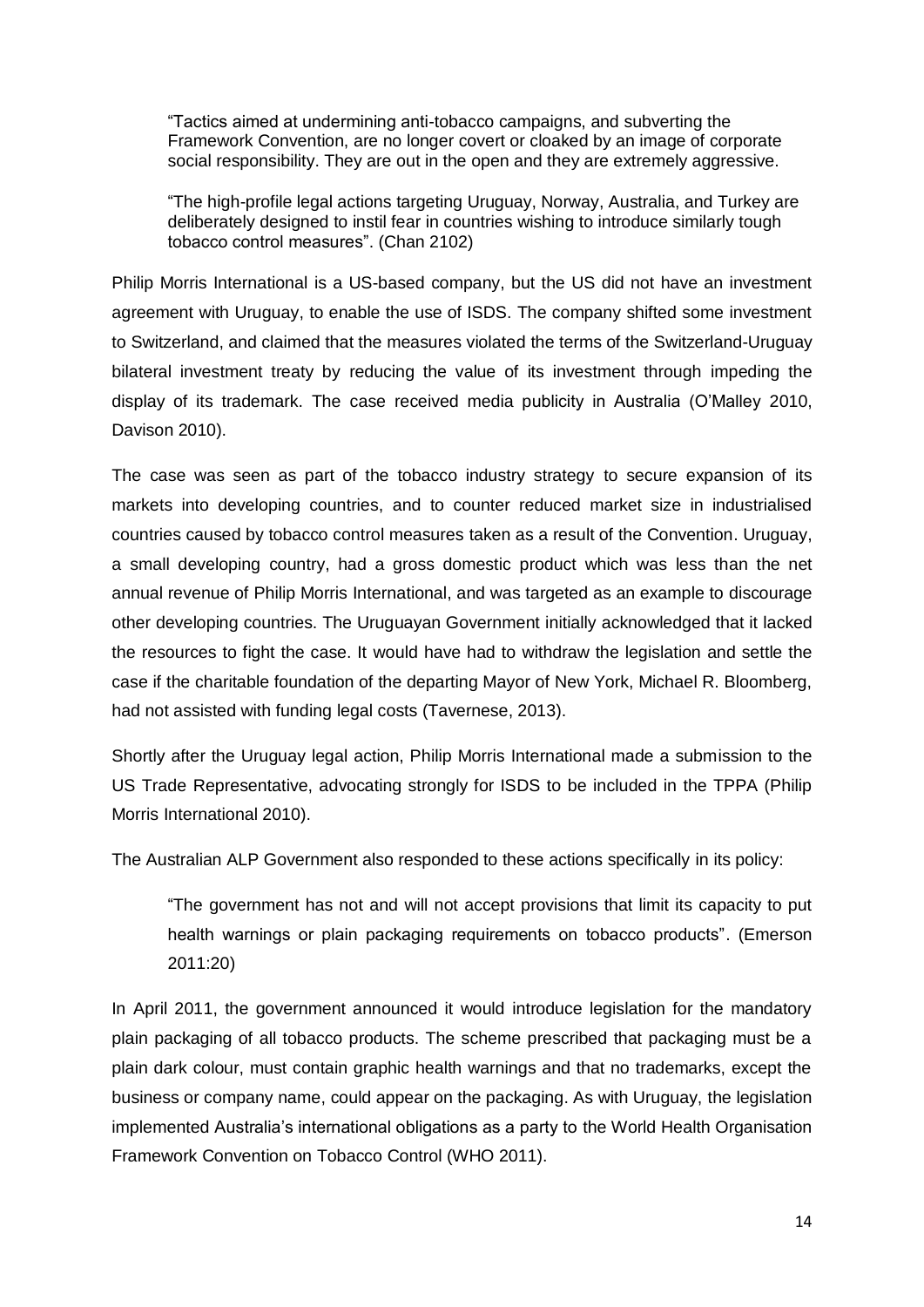The legislation was also based on Australian research that showed that tobacco control measures, including restrictions on advertising, developed in Australia over the last 30 years, had been successful in reducing numbers of smokers to 18% of the population. However, tobacco smoking continued to kill more than 15,000 Australians per year, at a social cost of \$31.5 billion per year. Research showed that most new smokers were young people, many under the age of 18. Research showed that brands and logos displayed on packaging were associated with glamorous images which attracted young people to become smokers (Parliament of the Commonwealth of Australia 2011).

The legislation was strongly supported by public health groups, all medical professional groups and consumer health organisations. As the first such legislation of its kind, it was also seen as setting a precedent that other governments could follow (Australian Health Care and Hospitals Association 2011, Cancer Council 2011a).

The tobacco industry, aware of the international impacts of such a precedent, immediately commenced a \$20 million public campaign against the legislation, which included paid television advertisements and a public relations campaign with carefully placed opinion pieces in the media. The main argument used was the threat of legal action for damages for loss of intellectual property rights in brand names and trademarks on packaging, which would cost taxpayers millions if not billions of dollars. The industry threatened a constitutional case in Australian courts, an intellectual property dispute in the WTO, and the use of ISDS through other trade agreements (ABC Radio National 2011, Institute of Public Affairs 2011).

Despite the tobacco industry campaign, public opinion polls showed majority support (59%) for the legislation (Cancer Council 2011a). After some hesitation, the Liberal-National Opposition parties, influenced by public opinion, announced that they would support the legislation in principle (Thompson 2011). Encouraged by public support, the Government proceeded with the legislation, which was passed by the Australian Parliament in December 2011. The passage of the legislation received global news coverage, and several other governments announced they would consider similar legislation (ABC, 2011).

The tobacco companies then implemented their strategy to mount national and international legal challenges to the legislation.

A group of tobacco companies led by British American Tobacco lodged a constitutional challenge in the Australian High Court, which is the highest court in the Australian legal system (High Court of Australia 2012).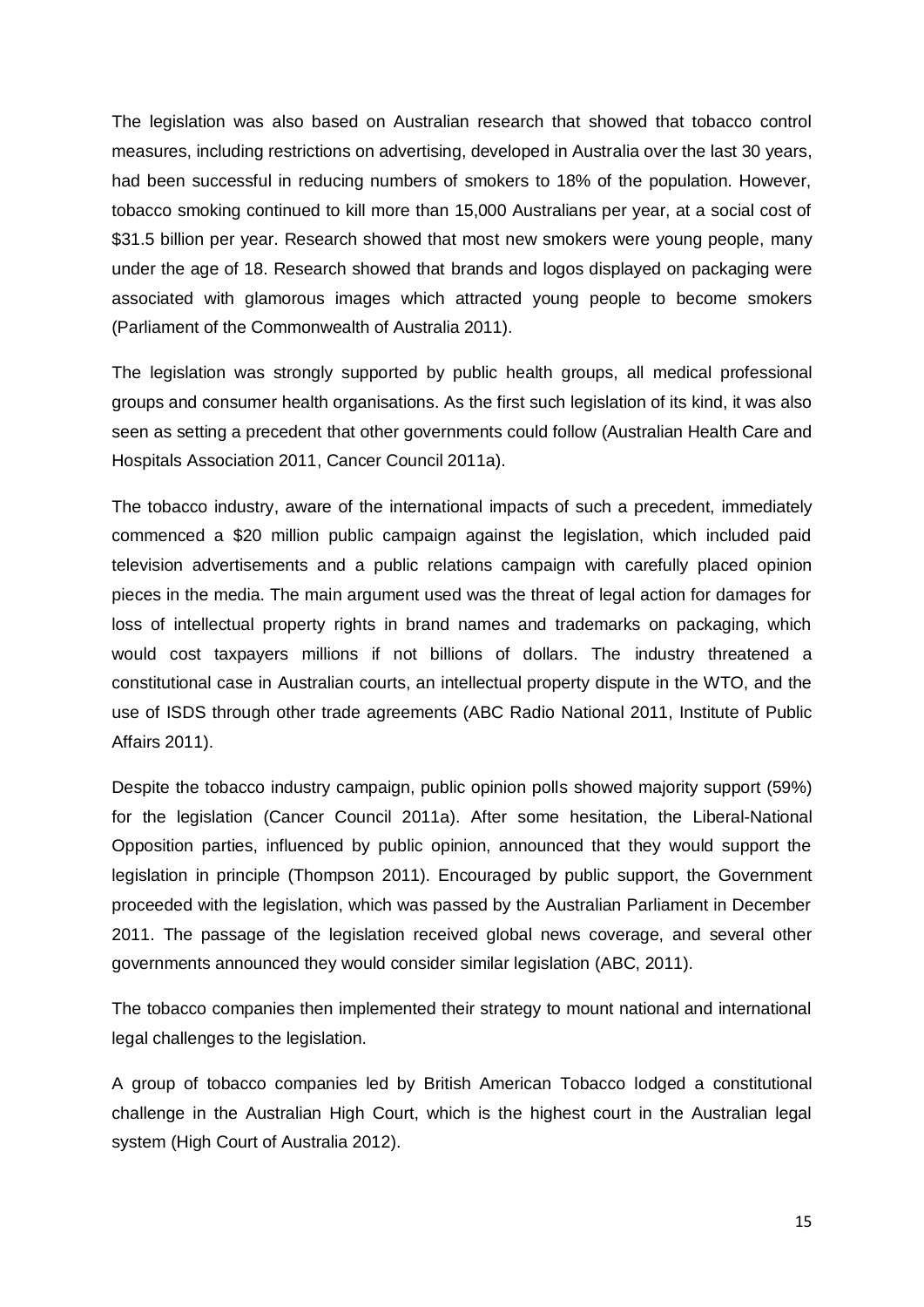Philip Morris International rearranged its assets to become a Hong Kong-based investor in Australia and lodged a dispute in a UNICITRAL tribunal, under the terms of a 1993 Hong Kong-Australia investment agreement (Voon and Mitchell 2011).

The WTO dispute system allows only government-to-government disputes. The Governments of the Ukraine and Honduras were joined by the Dominican Republic and others in lodging a dispute in the WTO that the Australian government's plain packaging legislation was a violation of the WTO Trade-Related Intellectual Property Rights Agreement, because it prevented tobacco companies from using their trade marks. The governments are receiving funding and advice for this dispute from tobacco companies, and Philip Morris International referred to its support for this dispute as part of its legal strategy (Philip Morris, 2012). This case is ongoing at the time of writing.

The tobacco companies' challenge to the legislation in the Australian High Court was argued on the grounds that the legislation violated section 51 (xxxi) of the Australian Constitution, which empowers the Parliament to make laws with respect to "the acquisition of property on just terms". The companies argued that the legislation was an acquisition of their intellectual property rights in trademarks without just compensation. The High Court announced its majority (6-1) decision on August 15, 2012, which found that the government's legislation did not violate the Constitutional provisions for the acquisition of property on just terms on various grounds, including that the legislation was a legitimate public health measure. The Court also awarded costs against the tobacco companies (High Court of Australia 2012).

On the day of the High Court decision, Philip Morris announced that it would proceed with the Hong Kong ISDS case, stating that the High Court decision had no bearing on the ISDS jurisdiction and the case was expected to take 2 to 3 years (Philip Morris Ltd 2012).

Philip Morris International described itself as a US-based company when it made a submission in 2010 to the US Trade Representative supporting an ISDS process in the TPPA. However, it claimed to be a Swiss-based company when it used an ISDS process to sue the Uruguayan Government for damages under Uruguay-Swiss investment agreement.

Philip Morris also claimed to be a Hong Kong company, because Philip Morris Asia, incorporated in Hong Kong, invested in Australia by becoming the sole shareholder of Philip Morris Australia on February 23, 2011, almost a year after the Australian government announced its intention to legislate for plain packaging of tobacco products (Voon and Mitchell 2011:22).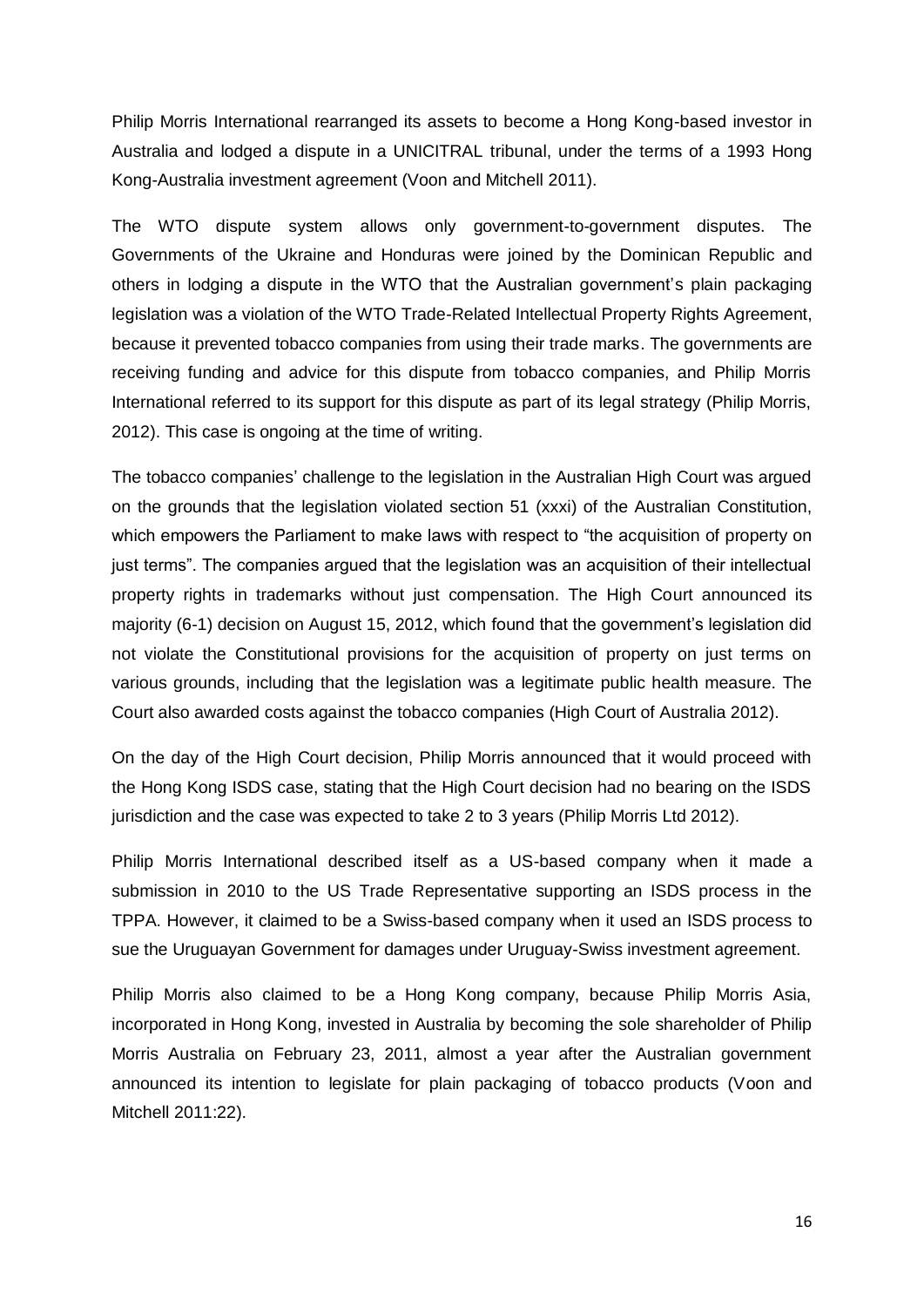It would therefore be difficult for the company to maintain that at the time of its investment in Australia, it had a legitimate expectation that plain packaging would not be introduced. On the contrary, it appears that the investment of Philip Morris Asia in Australia was part of a forum-shopping strategy to enable the company to take action against Australia under the Hong Kong-Australia bilateral investment treaty. The timing was clearly part of the tobacco industry attempt to delay the legislation and/or prevent its passage through the Parliament (Philip Morris, 2011, Kenny 2011).

There was a strong public reaction to the Philip Morris ISDS case from health and consumer organisations and academics who expressed outrage that the company was trying to override both domestic legislation and a High Court decision, actions many saw as a threat to democracy and sovereignty (Heart Foundation and ASH Australia 2011, Cancer Council 2011b, Faunce and Tienhaara 2011). One legal commentator, a supporter of ISDS, lamented the fact that the case could give ISDS a bad name (Nottage 2011).

At the time of writing, the Philip Morris Uruguay case and the Hong Kong case were both ongoing. The current Australian government is still defending the Hong Kong case. Because of the arbitrary nature of the ISDS legal process, the outcomes of the cases are unpredictable.

In summary, the tobacco companies, led by Philip Morris, have practiced a consistent strategy of using ISDS to undermine the implementation of the UN Convention on Tobacco Control and prevent the development of stronger legislative controls on tobacco advertising, especially plain packaging legislation.

In the case of the previous Australian government, this strategy was counterproductive, as the tobacco companies' domestic public relations campaign failed in the face of public health community group responses. Public support for the legislation shored up Government and even Opposition support. Moreover, the persistence with the ISDS dispute in defiance of the High Court decision provoked widespread outrage and opposition to ISDS.

### **Conclusion**

The very success of ISDS from an investor perspective has contributed to its de-legitimation. Popular resistance, critical literature and resistance from governments has grown as transnational investors have lodged and won more cases and been awarded huge damages over health and environmental legislation. Governments in significant economies in Europe, South America, Africa the Indian sub-continent and the Asia–Pacific have criticised and renounced ISDS on the grounds that it undermines legitimate democratic legislation. The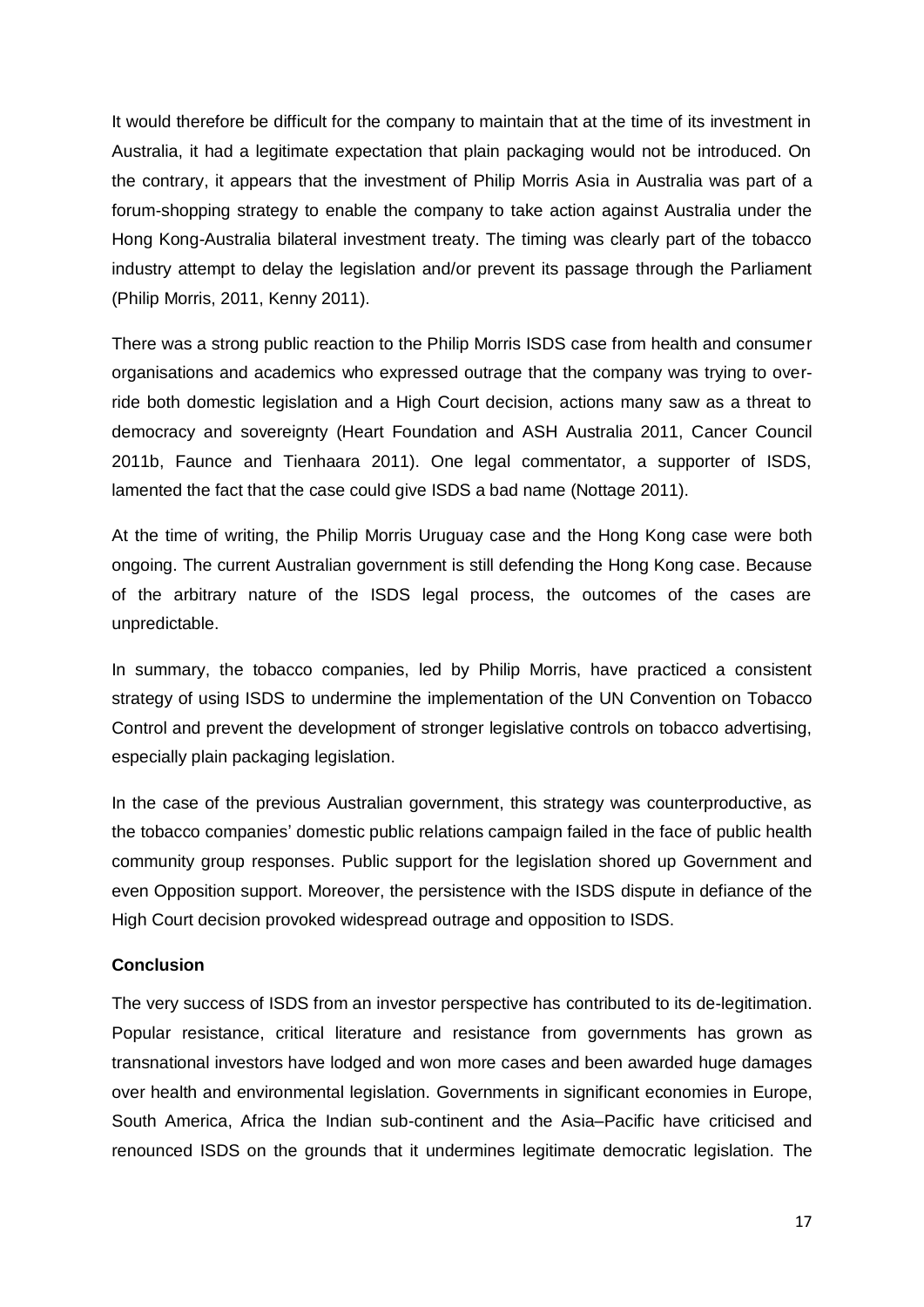Australian government should follow these examples and refuse to include ISDS in any further trade or investment agreements.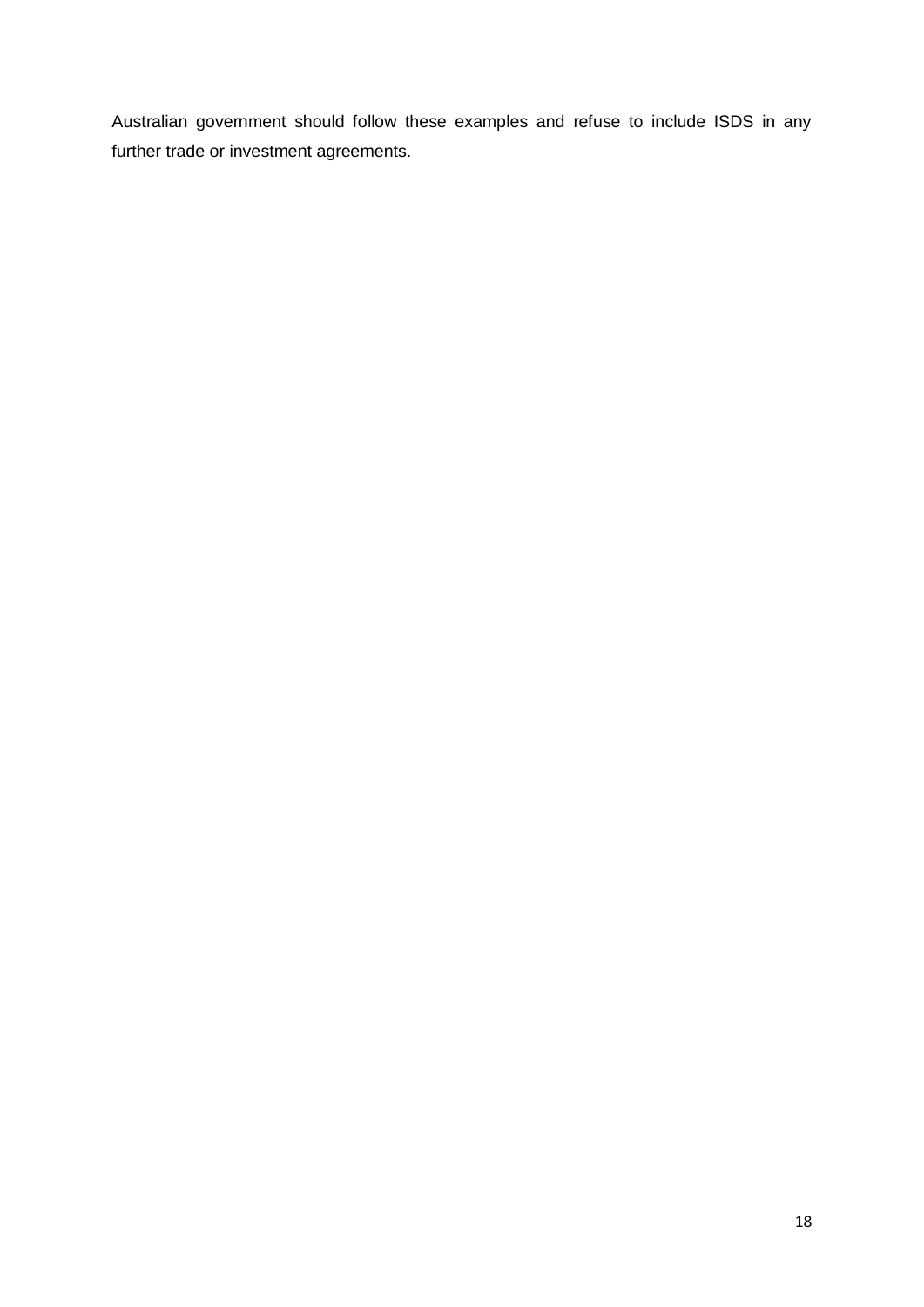## **References**

- Appleton, S., (2007) "Latin American Arbitration: the story behind the headlines", International Bar Basociation, found at <http://www.ibanet.org/Article/Detail.aspx?ArticleUid=78296258-3> [accessed] November 20, 2013].
- Australian Associated Press, (2011) "Might isn't Right, Labor tells Big Tobacco", *Herald Sun* June 27. Found at [http://www.heraldsun.com.au/news/breaking-news/might-isnt](http://www.heraldsun.com.au/news/breaking-news/might-isnt-right-labor-tells-big-tobacco/story-e6frf7jx-1226082990152)[right-labor-tells-big-tobacco/story-e6frf7jx-1226082990152](http://www.heraldsun.com.au/news/breaking-news/might-isnt-right-labor-tells-big-tobacco/story-e6frf7jx-1226082990152) [accessed June 27, 2011 2011 2011].
- Australian Broadcasting Corporation, (ABC) Radio National, (2003) 'Groups outline case against free trade deal', Transcript of *The World Today*, 24 November, available at: <http://www.abc.net.au/theworldtoday> [accessed December 8, 2004].
- Australian Broadcasting Corporation, 2012 "Tobacco Giants vow to fight packaging verdict," ABC website news, August 16, found at [http://www.abc.net.au/news/2012-08-](http://www.abc.net.au/news/2012-08-15/tobacco-companies-vow-to-fight-high-court-verdict/4201004) [15/tobacco-companies-vow-to-fight-high-court-verdict/4201004](http://www.abc.net.au/news/2012-08-15/tobacco-companies-vow-to-fight-high-court-verdict/4201004) [accessed August 16, 2012].
- ABC Radio National, (2011) "Tobacco firms threaten legal action over plain packets", Transcript of Radio National PM program, April 7, 2011, found at [www.abc.net.au/pm/content/2011/s3185307.htm](http://www.abc.net.au/pm/content/2011/s3185307.htm) [accessed April 8, 2011].
- Australian Health Care and Hospitals Association, (2011) "Tobacco packaging: the answer is plain", Media Release August 28. Found at [http://ahha.asn.au/news/tobacco](http://ahha.asn.au/news/tobacco-packaging-answer-plain)[packaging-answer-plain](http://ahha.asn.au/news/tobacco-packaging-answer-plain) [accessed August 28, 2011].

Australian Labor Party, (2011) *National Platform and Constitution*, 2011, ALP Canberra,

Bland, B., and Donnan,S., (2014) "Indonesia to terminate more than 60 bilateral investment treaties" *Financial Times*, March 27 found at

[http://www.ft.com/intl/cms/s/0/3755c1b2-b4e2-11e3-af92-](http://www.ft.com/intl/cms/s/0/3755c1b2-b4e2-11e3-af92-00144feabdc0.html#axzz2xrYOwsEb) [00144feabdc0.html#axzz2xrYOwsEb](http://www.ft.com/intl/cms/s/0/3755c1b2-b4e2-11e3-af92-00144feabdc0.html#axzz2xrYOwsEb)

[accessed March 27, 2011]

- Biron, C., (2013) "Latin American Companies put up front against corporate Lawsuits", Inter Press Service, October, found at [http://www.mintpressnews.com/latin-american](http://www.mintpressnews.com/latin-american-countries-put-front-corporate-lawsuits/170030/)[countries-put-front-corporate-lawsuits/170030/.](http://www.mintpressnews.com/latin-american-countries-put-front-corporate-lawsuits/170030/)
- Callick, R., (2012) "Reaction to Philip Morris move may cost a packet", *The Australian*, August 23, p.28.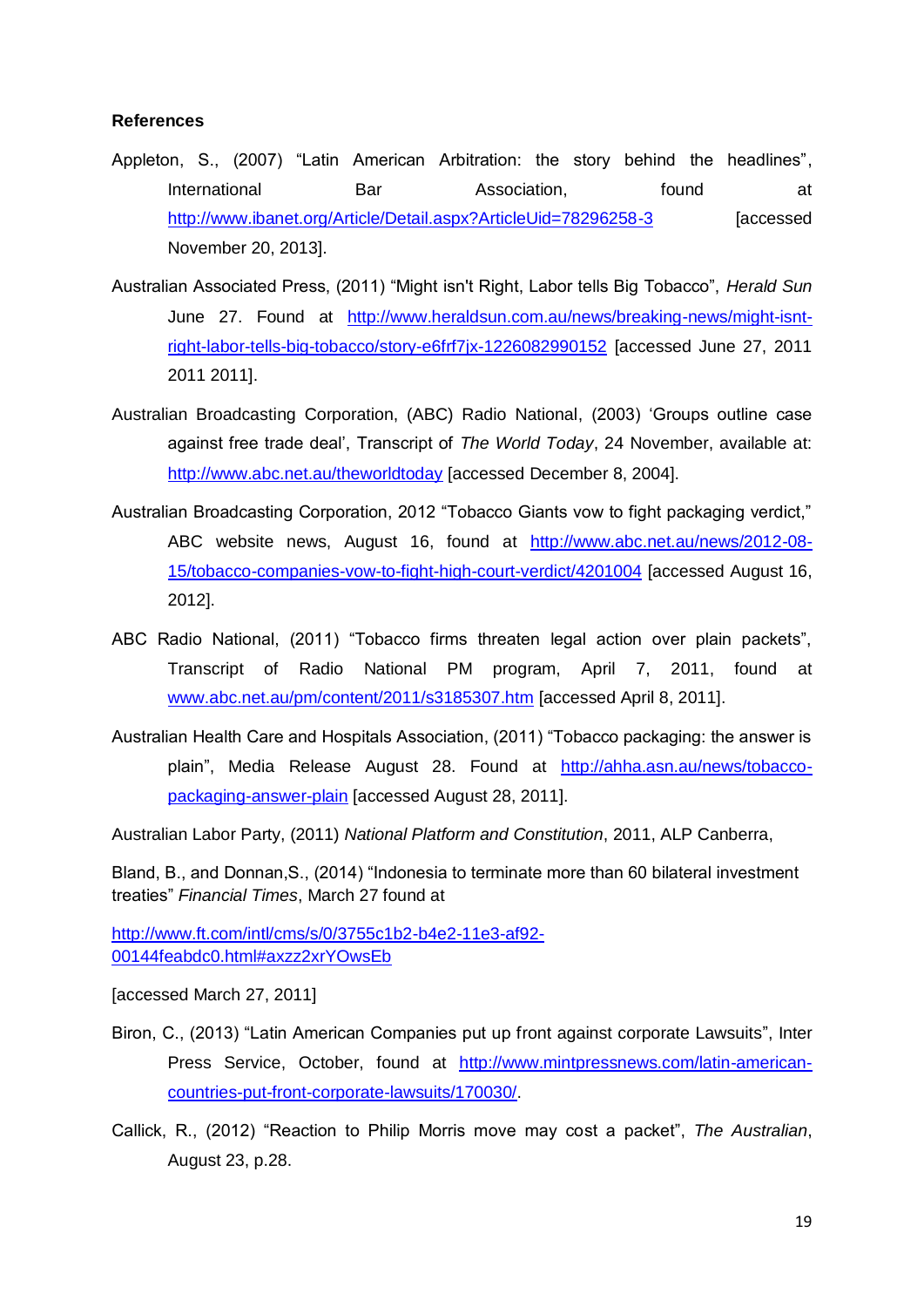Cancer Council, (2011a) "Plain tobacco packaging a winner with Australians: new poll", 29 May, the contract of the contract of the found  $\qquad \qquad$  at [http://www.cancer.org.au/Newsmedia/mediareleases/mediareleases2011/29May201](http://www.cancer.org.au/Newsmedia/mediareleases/mediareleases2011/29May2011.htm) [1.htm](http://www.cancer.org.au/Newsmedia/mediareleases/mediareleases2011/29May2011.htm) [accessed May 29, 2011].

- Cancer Council, (2011b) "260 Health Professors Call for Tobacco Plain Packs," August 28, found at <http://ahha.asn.au/news/260-health-professors-call-tobacco-plain-packs> [accessed August 28, 2011].
- Capling, A., (2004) *All the Way with the USA: Australia, the US and Free Trade*, UNSW Press, Sydney.
- Capling A. and Nossal, K., (2006) "Blowback: investor-state dispute mechanisms in international trade agreements," *Governance* Vol. 19.
- Carim, X., (2013) Update on the Review of Bilateral Investment Treaties in South Africa, Department of Trade and Industry, South Africa, February 15, at [http://www.safpi.org/sites/default/files/publications/dti\\_review\\_of\\_bits\\_ppc\\_20130215.](http://www.safpi.org/sites/default/files/publications/dti_review_of_bits_ppc_20130215.pdf) [pdf](http://www.safpi.org/sites/default/files/publications/dti_review_of_bits_ppc_20130215.pdf) [accessed November 16, 2013].

Cato Institute (2014) *A Compromise to Advance the Trade Agenda: Purge Negotiations of Investor-State Dispute Settlement* found at

[http://www.cato.org/publications/free-trade-bulletin/compromise-advance-trade](http://www.cato.org/publications/free-trade-bulletin/compromise-advance-trade-agenda-purge-negotiations-investor-state)[agenda-purge-negotiations-investor-state](http://www.cato.org/publications/free-trade-bulletin/compromise-advance-trade-agenda-purge-negotiations-investor-state) [accessed April 9, 2014]

- Chan, M., (2012) "The Changed face of the tobacco industry: galvanizing global action towards a tobacco-free world", Keynote address at the 15th World Conference on Tobacco or Health Singapore 20 March, found at [http://www.who.int/dg/speeches/2012/tobacco\\_20120320/en/](http://www.who.int/dg/speeches/2012/tobacco_20120320/en/) [accessed November 23, 2013].
- Cook, I., (2005) *Australians Speak 2005: Public Opinion and Foreign Policy*, The Lowy Institute, Sydney.
- Condon, J., (2013) "Expectation grows over Abbott Govt's pledge to deliver on trade access", Beef Central, October 16, <http://www.beefcentral.com/news/article/3808> [accessed November 23, 2013].
- Davison, M., (2010) "Big tobacco's huff and puff is just hot air", *The Age*, 4 May, p.11.
- Department of Foreign Affairs and Trade, (2012) Text of the Malaysia-Australia Free Trade Agreement, May 22, found at <http://dfat.gov.au/fta/mafta/> [accessed November 1, 2012].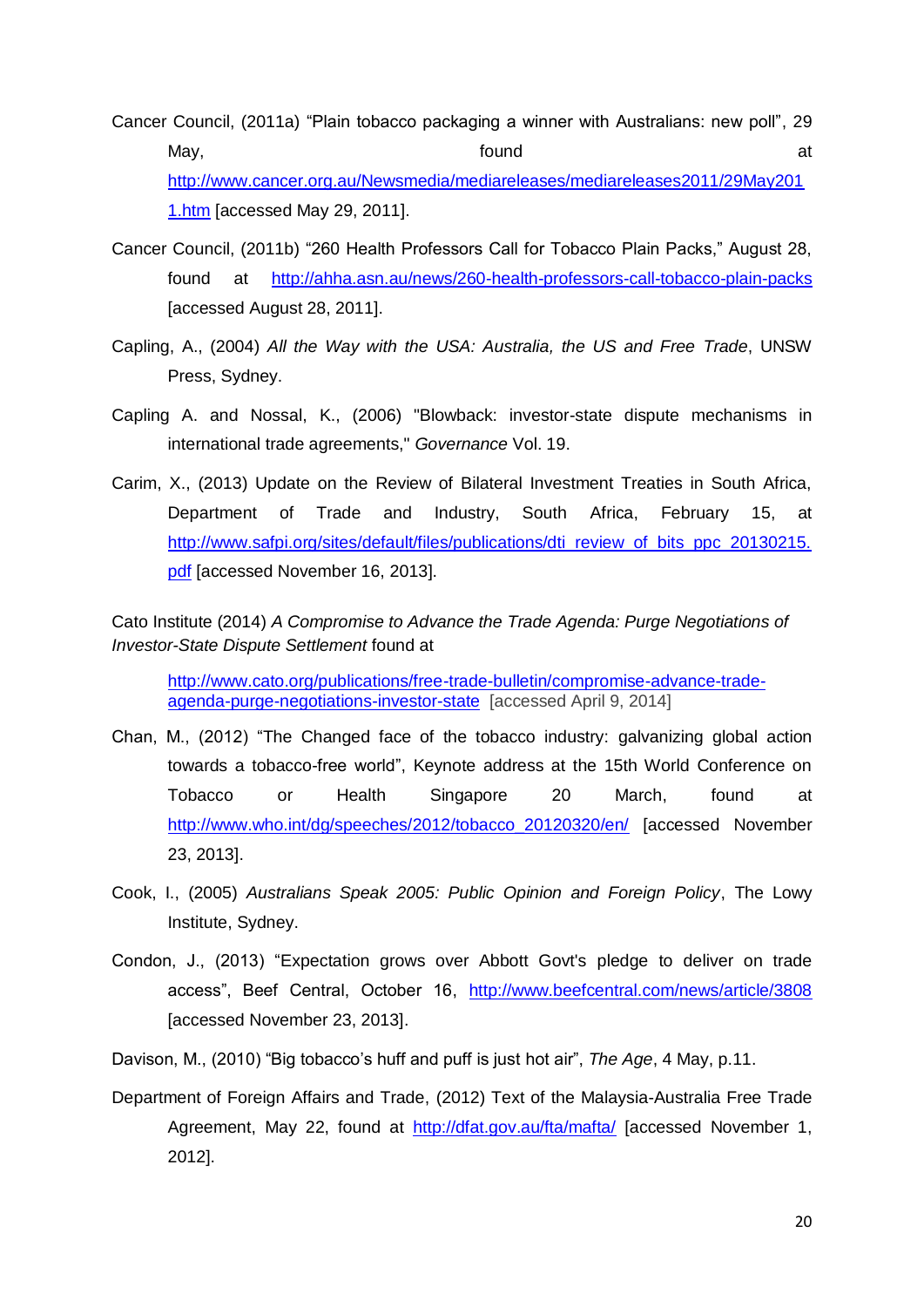- Department of Foreign Affairs and Trade (2013a) *Fact Sheet on the Korea Australia Free Trade Agreement*, December, found at [http://dfat.gov.au/fta/akfta/fact-sheet-key](http://dfat.gov.au/fta/akfta/fact-sheet-key-outcomes.html)[outcomes.html](http://dfat.gov.au/fta/akfta/fact-sheet-key-outcomes.html) [accessed December 10, 2103].
- Department of Foreign Affairs and Trade (2014) *Text of the Korea Australia Free Trade Agreement*, February found at http://www.dfat.gov.au/fta/kafta/

[accessed March 27, 2014]

Donnan, S., and Wagstyl, S., (2014) "Transatlantic trade talks hit German snag*" Financial Times*, March 14 found at

<http://www.ft.com/cms/s/0/cc5c4860-ab9d-11e3-90af-00144feab7de.html#axzz2xCOjUOBt>

[accessed March 27, 2014]

Eberhardt and Olivet, (2102) *Profiting from Injustice: how law firms, arbitrators and financiers are fuelling an investment arbitration boom*, Corporate Europe Observatory, Brussels.

Emerson, C., (2011) *Gillard Government trade policy statement: Trading our way to more jobs and prosperity,* Department of Foreign Affairs and Trade Canberra, 12 April.

European Parliamentary Research Service, (2014) "Investor-State Dispute Settlement (ISDS): state of play and prospects for reform," European Parliamentary Research Briefing, Brussels, January found at

[www.europarl.europa.eu/.../LDM\\_BRI\(2014\)130710\\_REV2\\_EN.pdf](http://www.europarl.europa.eu/.../LDM_BRI(2014)130710_REV2_EN.pdf) [accessed March 27, 2014]

Faunce, T., and Tienhaara, K., "Gillard must repel big tobacco's latest attack", *Canberra Times*, June 28, found at

[http://www.canberratimes.com.au/news/opinion/editorial/general/gillard-must-repel-big](http://www.canberratimes.com.au/news/opinion/editorial/general/gillard-must-repel-big-tobaccos-latest-attack/2209168.aspx)[tobaccos-latest-attack/2209168.aspx](http://www.canberratimes.com.au/news/opinion/editorial/general/gillard-must-repel-big-tobaccos-latest-attack/2209168.aspx) [accessed June 28, 2011]

- Filho, J., (2007) "The Brazilian Experience with Bilateral Investment Agreements: A Note", UNCTAD Expert Meeting On Development Implications of International Investment Rule Making, June 28-29, found at [http://unctad.org/sections/wcmu/docs/c2em21p15\\_en.pdf](http://unctad.org/sections/wcmu/docs/c2em21p15_en.pdf) [accessed November 10, 2103].
- Gallagher, K., (2010) *Policy space to prevent and mitigate Financial Crises in Trade and Investment Agreements*, INCTAD G24 Discussion Paper Series, No. 58, May.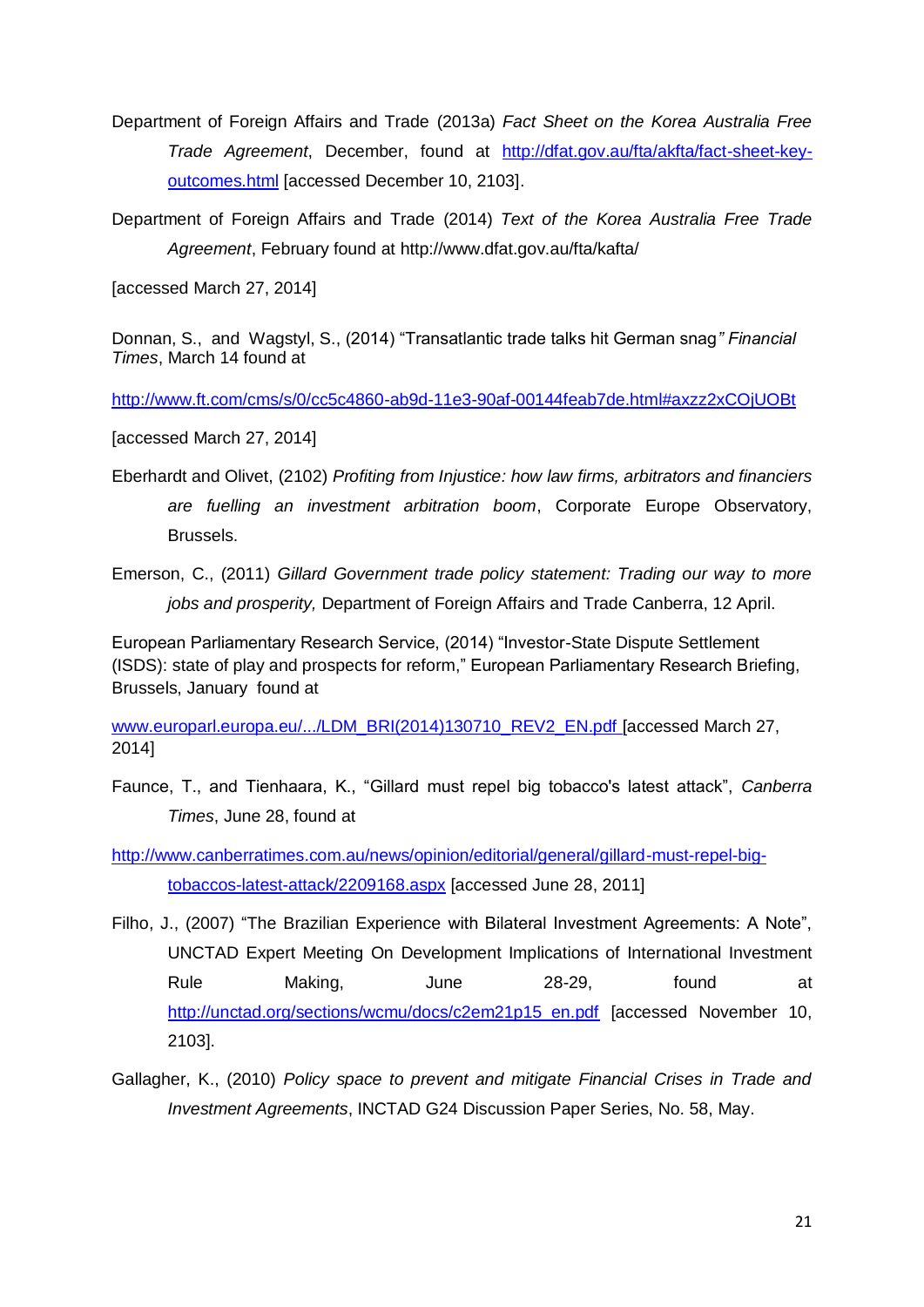Gaukrodger, D., and Gordon, C., (2012), "Investor-state dispute settlement: a scoping paper for the investment policy community", *OECD Working Papers on International Investment*, no. 2012/3, OECD Investment Division, Paris, December found at

[www.oecd.org/daf/inv/](http://www.oecd.org/daf/inv/investment-policy/WP-2012_3.pdf)**investment**-**policy**/WP-2012\_3.pdf

[accessed March 27, 2014]

- Goodman J. and Ranald P., (1999) *Stopping the Juggernaut The Public Interest versus the Multilateral Agreement on Investment*, Pluto Press, Sydney.
- Heart Foundation and ASH Australia, (2011) "Committee backs plain packs bill: now let's get on with it, say health leaders", August 22, found at <http://www.ashaust.org.au/mediareleases/110822.htm> [accessed August 30, 2011].
- Hawker Britton, (2004) "US Free Trade Agreement disappoints Australia", Media Release, February 19, Hawker Britton, Sydney, available [http://www.hawkerbritton.com.au](http://www.hawkerbritton.com.au/) [accessed March 11, 2004].
- Henry, D., (2003) "Free trade clause would be a dangerous weakening of the law", *Sydney Morning Herald*, 23 October, p. 15.
- High Court of Australia, (2012) *JT International SA versus Commonwealth of Australia, British American Tobacco Australasia Ltd and others versus Commonwealth of Australia*, decision August 15, [2012] HCA 30, at [http://www.hcourt.gov.au/assets/publications/judgment-summaries/2012/hca30-2012-](http://www.hcourt.gov.au/assets/publications/judgment-summaries/2012/hca30-2012-08-15.pdf) [08-15.pdf](http://www.hcourt.gov.au/assets/publications/judgment-summaries/2012/hca30-2012-08-15.pdf) [accessed August 15, 2012]. Further documents at [http://www.hcourt.gov.au/cases/case-s389/2011.](http://www.hcourt.gov.au/cases/case-s389/2011)
- International Centre for Trade and Sustainable Development, (2010) *Bridges Weekly*, 10 March,<http://ictsd.org/i/news/bridgesweekly/71988/> [accessed 22 March 2010].
- Institute of Public Affairs, (2011) "Plain packaging may require up to \$3.4 billion taxpayer gift annually to big tobacco and film companies", March, found at [http://ipa.org.au/publications/1797/plain-packaging-may-require-up-to-3.4-billion](http://ipa.org.au/publications/1797/plain-packaging-may-require-up-to-3.4-billion-taxpayer-gift-annually-to-big-tobacco-and-film-companies/pg/7)[taxpayer-gift-annually-to-big-tobacco-and-film-companies/pg/7](http://ipa.org.au/publications/1797/plain-packaging-may-require-up-to-3.4-billion-taxpayer-gift-annually-to-big-tobacco-and-film-companies/pg/7) [accessed August 26, 2011].
- Kehoe, J., (2013) "Robb pushes for farmers in TPP ", *Australian Financial Review*, 16 December.
- Kenny, C., (2011) "Big tobacco ignites legal war," *The Australian*, June 26.
- Latham, M., (2004) "Joint statement by Federal Labor leader Mark Latham and Deputy Leader of the Opposition in the Senate and Shadow Minister for Trade Steven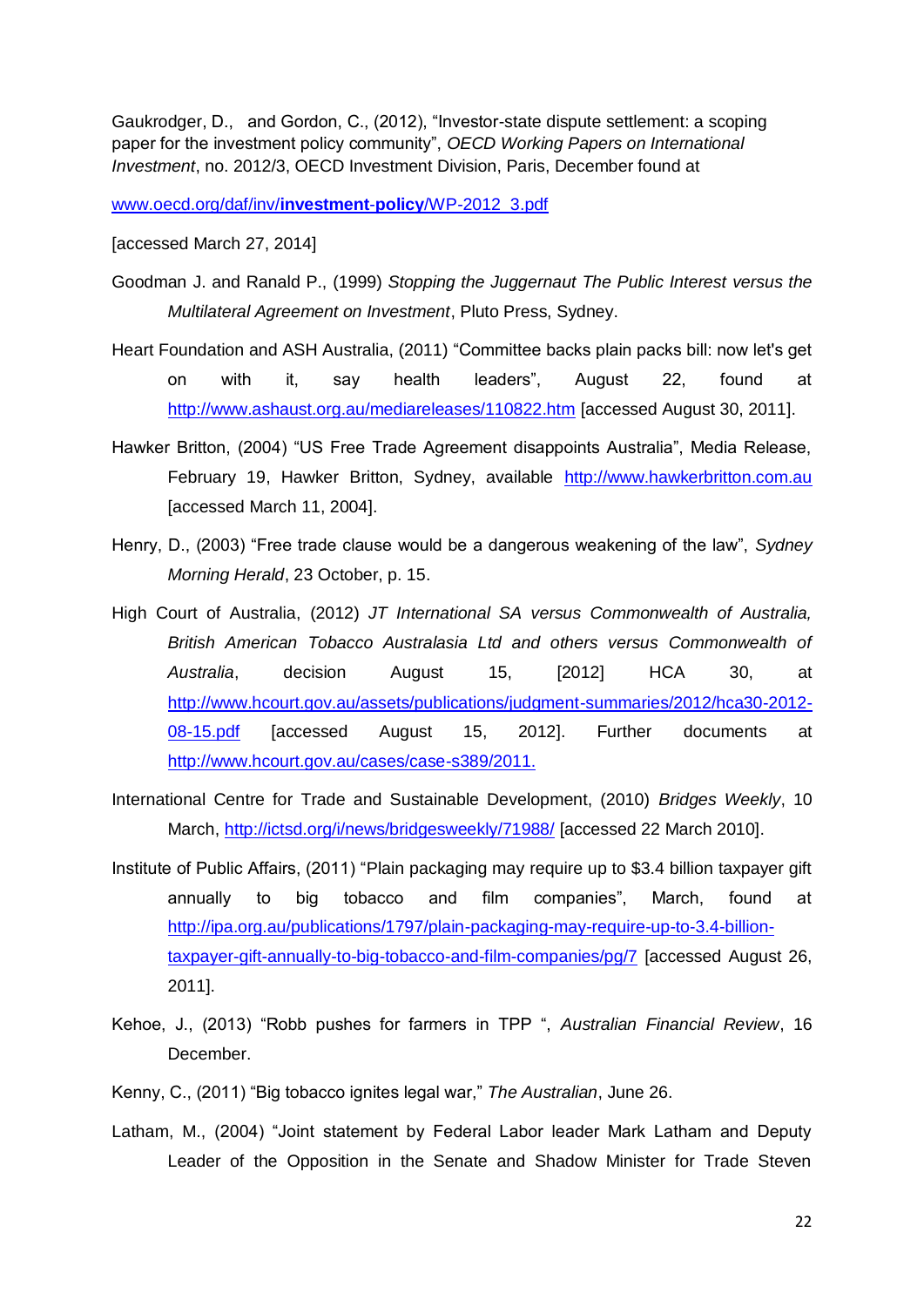Conroy", Media Release, 4 August, Canberra.

- Mehdudia, S., (2013) "BIPA talks put on hold" *The Hindu*, January 21, found at [http://donttradeourlivesaway.wordpress.com/2013/01/breaking-news-indian](http://donttradeourlivesaway.wordpress.com/2013/01/breaking-news-indian-government-puts-negotiations-on-all-bilateral-investment-treaties-bits-on-hold/)[government-puts-negotiations-on-all-bilateral-investment-treaties-bits-on-hold/](http://donttradeourlivesaway.wordpress.com/2013/01/breaking-news-indian-government-puts-negotiations-on-all-bilateral-investment-treaties-bits-on-hold/) [accessed November 19, 2013].
- North American Free Trade Agreement, (NAFTA) (1994) *Text of the North American Free Trade Agreement, Washington,* found at http://infoserve2.ita.doc.gov/tccinternettre2mac.nsf [accessed August 15, 2012].
- Nottage, L., (2011) ["Investor-State Arbitration Policy and Practice after Philip Morris v](http://blogs.usyd.edu.au/japaneselaw/2011/06/isa_claim.html)  [Australia"](http://blogs.usyd.edu.au/japaneselaw/2011/06/isa_claim.html) June 30, found at

[http://blogs.usyd.edu.au/japaneselaw/2011/06/isa\\_claim.html](http://blogs.usyd.edu.au/japaneselaw/2011/06/isa_claim.html) [accessed June 30, 2011].

- OECD (1962*) Draft Convention on the Protection of Foreign Property*, OECD, Paris.
- O'Malley, N., (2010) "Hard sell in a dark market", *Sydney Morning Herald*, 24 April, Features, p. 1.
- Parliament of the Commonwealth of Australia, (2011) House of Representatives, *Tobacco plain packaging Bill 2011*: Explanatory Memorandum, 6 July.
- Philip Morris Ltd., (2011) "News release: Philip Morris Asia initiates legal action against the Australian Government over plain packaging", June 27.
- Philip Morris Ltd., (2012) "Media Release: Philip Morris Limited Comments on Australian High Court Decision on Plain Packaging for Tobacco Products", 15 August found at [http://www.scoop.co.nz/stories/PO1208/S00225/philip-morris-on-australian-plain](http://www.scoop.co.nz/stories/PO1208/S00225/philip-morris-on-australian-plain-packaging-for-tobacco.htm)[packaging-for-tobacco.htm](http://www.scoop.co.nz/stories/PO1208/S00225/philip-morris-on-australian-plain-packaging-for-tobacco.htm) [accessed Sept 1, 2012].
- Productivity Commission, (2010) *Bilateral and Regional Trade Agreements Final Report*, Productivity Commission, Canberra, December.
- Public Citizen, (2010) *CAFTA Investor Rights Undermining Democracy and the Environment: Pacific Rim Mining Case,* Washington found at

[http://www.citizen.org/documents/Pacific\\_Rim\\_Backgrounder1.pdf](http://www.citizen.org/documents/Pacific_Rim_Backgrounder1.pdf) [accessed November 1, 2013]

Public Citizen, (2014) *Table of Foreign Investor-State Cases and Claims under NAFTA*, August, Washington, found at [http://www.citizen.org/documents/investor-state](http://www.citizen.org/documents/investor-state-chart.pdf)[chart.pdf](http://www.citizen.org/documents/investor-state-chart.pdf) [accessed February 24, 2014].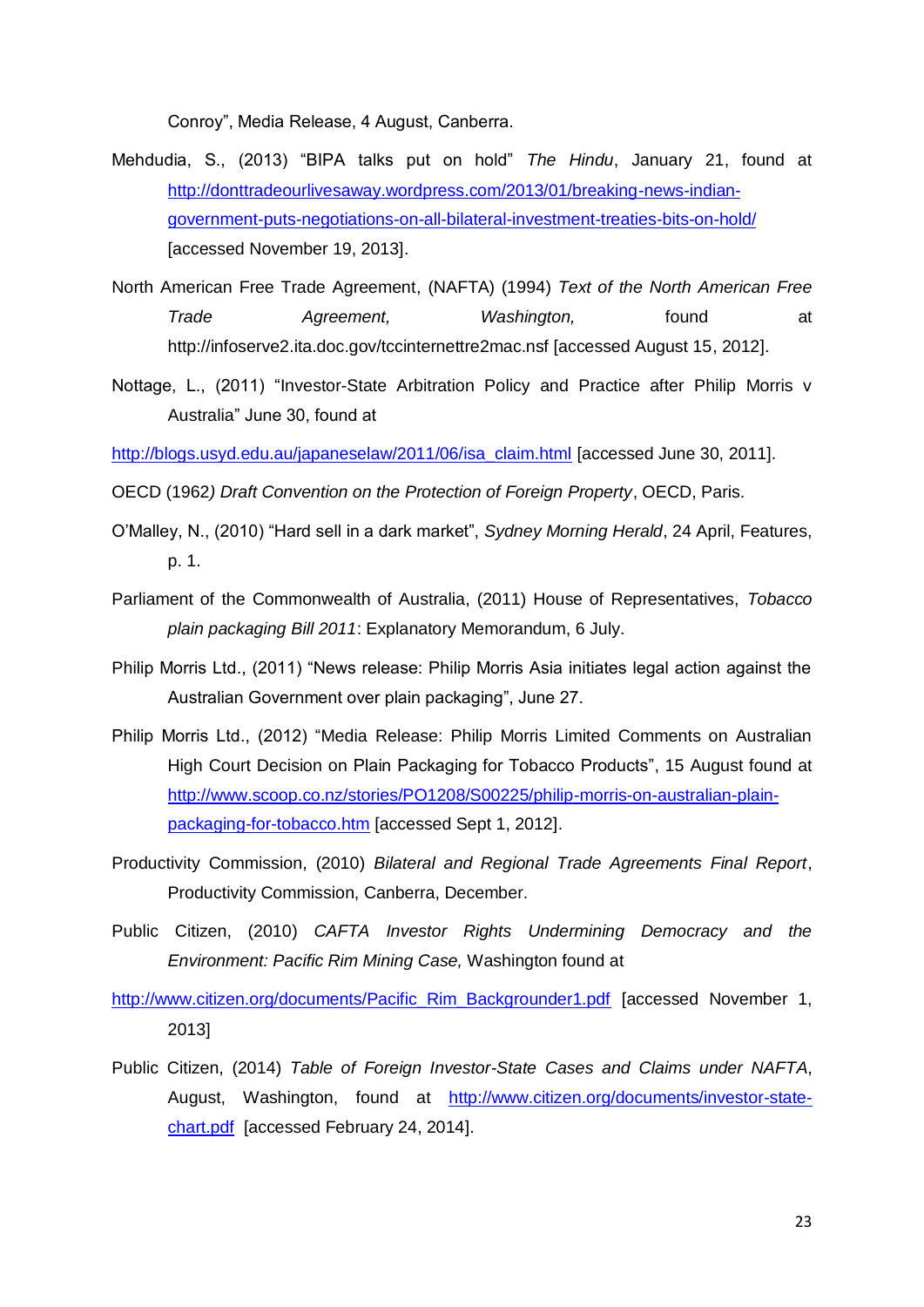Radio Australia*,* (2012) "Dominican Republic joins plain packaging fight", 18 July 2012, found at [http://www.radioaustralia.net.au/international/2012-07-18/dominican-republic-joins](http://www.radioaustralia.net.au/international/2012-07-18/dominican-republic-joins-plain-packaging-fight/982510)[plain-packaging-fight/982510](http://www.radioaustralia.net.au/international/2012-07-18/dominican-republic-joins-plain-packaging-fight/982510) [accessed September 1, 2012].

- Ranald, P., (2010) "The politics of the TPPA in Australia", in J. Kelsey (ed.) *No Ordinary Deal: Unmasking the Trans-Pacific Partnership Agreement,* Allen and Unwin, Sydney, pp. 40-61.
- Ranald, P., (2011) "The Trans-Pacific Partnership Agreement, contradictions in Australia and the Asia Pacific Region", *Economic and Labour Relations Review*, Volume 22 Issue 1, May.
- Rowbotham, J., "Fresh assault on anti-smoking laws," *Sydney Morning Herald*, January 17, 2011, p.3.
- Saulwick, J., (2010) "Nations ponder terms for Pacific free trade", *Sydney Morning Herald*, 16 March, p.6.
- Schneiderman, D., (2008) *Constitutionalizing Economic Globalisation: investment rules and democracy's promise,* Cambridge University Press, Cambridge.
- Schneiderman, D., (2013) *Resisting Economic Globalization: Critical Theory and International Investment Law,* Palgrave Macmillan Socio-Legal Studies.
- Tavernese, S., (2013) "Tobacco Firms' Strategy Limits Poorer Nations' Smoking Laws," *New York Times*, December 13, found at [http://www.nytimes.com/2013/12/13/health/tobacco-industry-tactics-limit-poorer](http://www.nytimes.com/2013/12/13/health/tobacco-industry-tactics-limit-poorer-nations-smoking-laws.html?_r=0)[nations-smoking-laws.html?\\_r=0](http://www.nytimes.com/2013/12/13/health/tobacco-industry-tactics-limit-poorer-nations-smoking-laws.html?_r=0) [accessed December 16, 2013].
- Tienhaara, K., (2009) *The Expropriation of Environmental Governance: Protecting Foreign Investors at the Expense of Public Policy*, Cambridge University Press, Cambridge.
- Tienhaara, K., (2010) "Investor-state dispute settlement in the Trans-Pacific Partnership Agreement", Submission to the Department of Foreign Affairs and Trade, May 19.
- Thompson, J., (2011) "Coalition to back plain cigarette packaging", May 31, found at <http://www.abc.net.au/news/stories/2011/05/31/3231782.htm> [accessed May 31, 2011].
- Trans-Pacific Partnership Agreement (2012) *Leaked Investment Chapter*, found at: [http://tinyurl.com/tppinvestment](http://www.citizenstrade.org/ctc/wp-content/uploads/2012/06/tppinvestment.pdf) [accessed June 30, 2012].

UNCITRAL (2014) "UNCITRAL Rules on Transparency" found at

[http://www.uncitral.org/pdf/english/texts/arbitration/rules-on-transparency/Rules-on-](http://www.uncitral.org/pdf/english/texts/arbitration/rules-on-transparency/Rules-on-Transparency-E.pdf)[Transparency-E.pdf](http://www.uncitral.org/pdf/english/texts/arbitration/rules-on-transparency/Rules-on-Transparency-E.pdf)